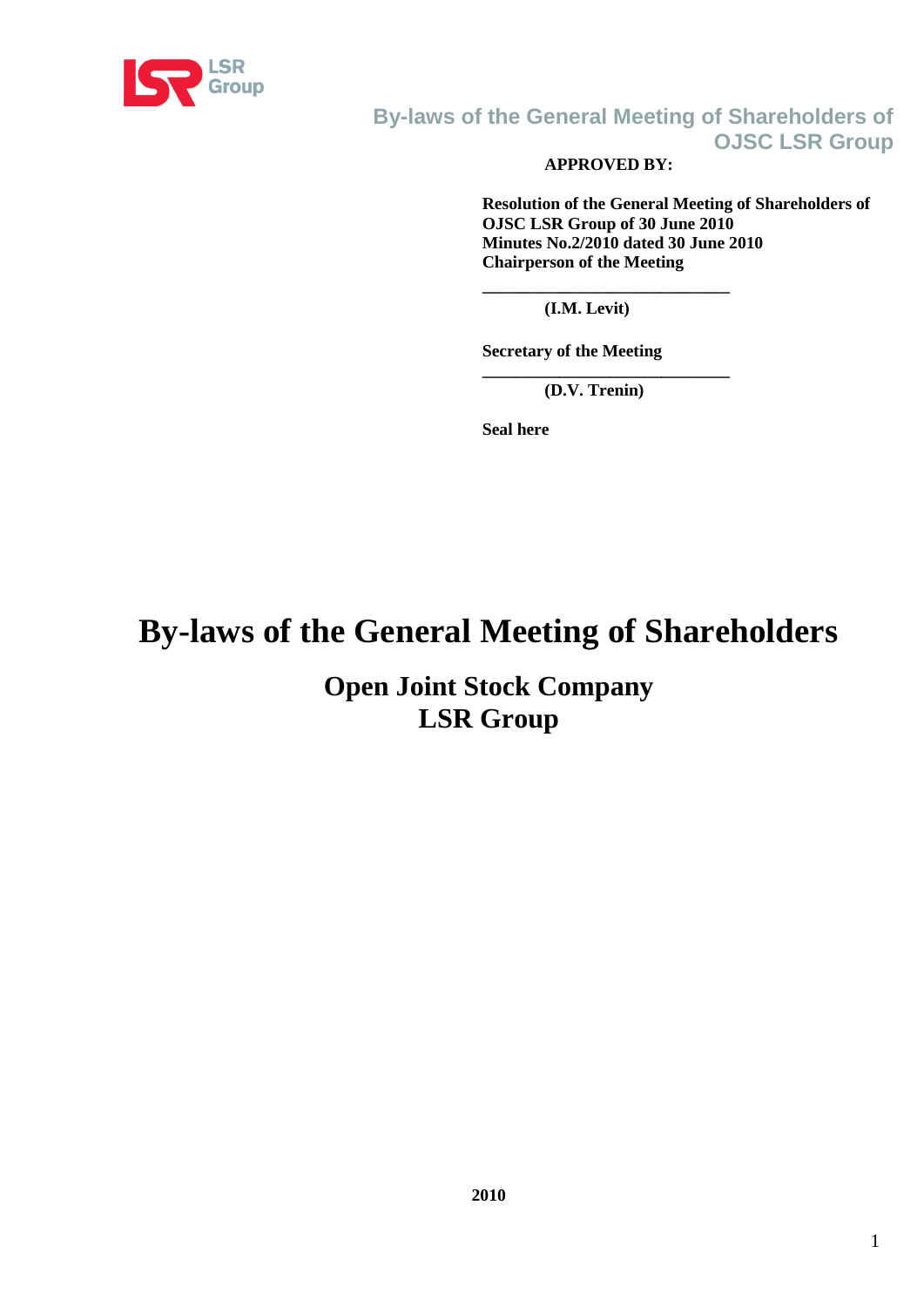

#### **1. GENERAL PROVISIONS**

#### **Article 1.1. By-laws of the General Meeting of Shareholders**

1. These By-laws set out the procedure for convening, holding and summarising the results of General Meeting of Shareholders in accordance with the RF Civil Code, Federal Law on Joint Stock Companies and other statutory regulations of the Russian Federation and the Charter of the Company.

If any matters relating to the convening, preparation and holding of General Meeting of Shareholders are not provided for in the aforesaid regulations, they will be resolved proceeding from the need to ensure the shareholders' rights and interests.

The Company will ensure equal opportunities to attend the General Meeting of Shareholders for all shareholders.

#### **Article 1.2. Terms and definitions**

1. The terms and definitions used in these By-laws are used in the meaning used in the legislation of the Russian Federation on joint stock companies and securities unless otherwise provided for in these By-laws.

2. For the purposes of these By-laws, the following terms and definitions are used:

*―General Meeting‖* – General Meeting of Shareholders of the Joint Stock Company (highest management body of the Company);

*"Board of Directors"* – Board of Directors of the Joint Stock Company;

"Annual General Meeting"- Annual General Meeting of Shareholders (annually held Meeting of Shareholders resolving matters such as the election of the Board of Directors of the Company, its Check-up Committee (Inspector), approval of the Auditor of the Company, and matters stipulated in Subpara. 11, Para 1, Article 48 of the Federal Law on Joint Stock Companies);

*"Extraordinary Meeting* "– meeting held additionally to Annual General Meeting of Shareholders;

*«Form of General Meeting of Shareholders:‖*

*in presentia –* simultaneous attendance of shareholders to discuss the items of the agenda and pass resolutions on items put to vote without circulating/serving voting ballots prior to the General Meeting of Shareholders, or with voting ballots circulated/served prior to the General Meeting of Shareholders;

*absentee vote –* holding of General Meeting of Shareholders, at which shareholders take a vote on agenda items of the General Meeting without giving them the opportunity to simultaneously attend the meeting to discuss agenda items and pass resolutions on the items put to vote;

*―Voting Shares‖ –* shares entitling their holders to vote on all matters within the competence of the General Meeting of Shareholders;

*―Nominations Date‖ –* date of mailing or submitting to the Company a motion for nominations to the Board of Directors and the Check-up Committee to be elected at annual or extraordinary General Meeting of Shareholders;

*―Agenda Motions Date‖ –* date of mailing or submitting to the Company motions regarding items to be included in the agenda of the Annual General Meeting of Shareholders;

*―Counting Commission‖ –* independent standing body of the General Meeting of Shareholders, whose functions are performed by the Registrar of the Company.

#### **2. ANNUAL GENERAL MEETING OF SHAREHOLDERS**

#### **Article 2.1. Time-limits of General Meeting of Shareholders**

1. The Company shall hold its Annual General Meeting annually.

2. Annual General Meeting shall be held no earlier than two months and no later than six months after the end of the financial year.

The financial year shall be the period from January 1 through December 31 of the current calendar year.

#### **Article 2.2. Matters to be resolved upon by the Annual General Meeting of Shareholders**

1. The General Meeting of Shareholders shall, in a mandatory manner, resolve upon the following matters:

**·** approval of annual reports of the Company;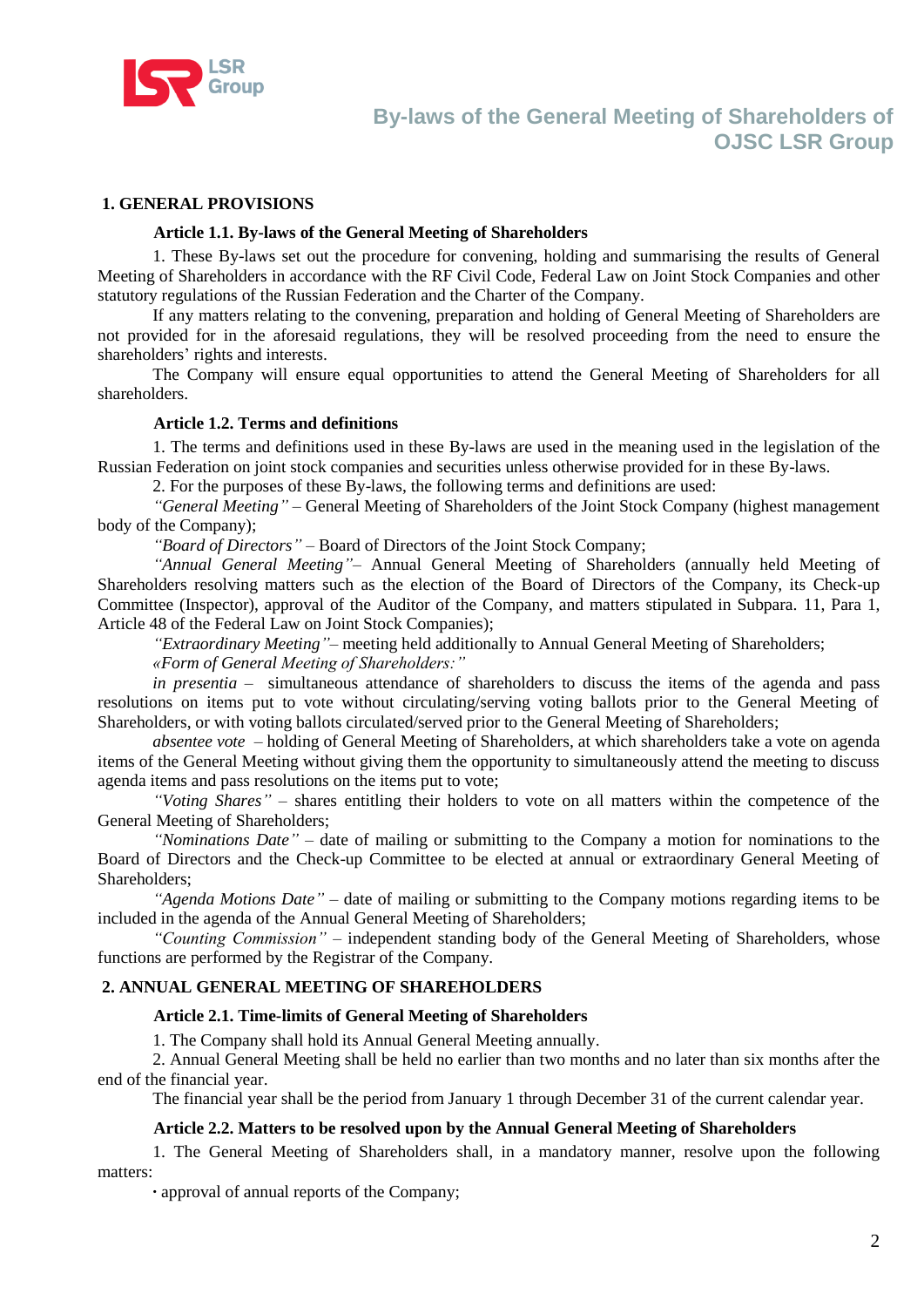

**·** approval of annual financial statements including income statements (profit and loss accounts) of the Company;

**·** approval of profit distribution including dividend payment/declaration according to the results of the financial year;

**·** election of the Board of Directors;

· election of the Check-up Committee (Inspector) of the Company;

· approval of the Auditor of the Company.

2. The Annual General Meeting may resolve upon other matters referred to the competence of the General Meeting of Shareholders, if they were included in the Meeting agenda in accordance with the procedure established by law and the Charter of the Company.

#### **3. MOTIONS TO INCLUDE ITEMS IN THE AGENDA OF THE ANNUAL GENERAL MEETING OF SHAREHOLDERS. MOTIONS ON NOMINATIONS TO COMPANY BODIES TO BE ELECTED BY ANNUAL GENERAL MEETING OF SHAREHOLDERS**

#### **Article 3.1. Inclusion of items in the agenda of the Annual General Meeting of Shareholders and nominations to Company bodies to be elected by the Annual General Meeting of Shareholders**

1. Shareholder(s) holding at least two (2) percent of Company's voting shares may propose items to be included in the agenda of the Annual General Meeting of Shareholders.

2. Shareholder(s) holding at least two (2) percent of Company's voting shares may nominate candidates to the Company's Board of Directors and Check-up Committee (Inspectors) whose number may not exceed the number of members of the body concerned.

3. Motions to include items in the agenda of the Annual General Meeting of Shareholders and nominate candidates to Company bodies shall be received by the Company no later than sixty (60) days after the end of the financial year.

4. The number of voting shares held by the shareholder signing a motion to include items in the agenda of the Annual General Meeting of Shareholders and a motion to nominate candidates to Company bodies shall be determined as of the date of motion.

The Board of Directors of the Company, at its own initiative, shall receive data from the Registered Securities Register regarding the number of shares of the corresponding category/type held by the shareholder signing a motion to include items in the agenda of the Annual General Meeting of Shareholders and a motion to nominate candidates to Company bodies.

The shareholder submitting a motion to include items in the agenda of the Annual General Meeting of Shareholders and a motion to nominate candidates to Company bodies shall specify the number of shares held by him/her and submit a depot account statement if holding the shares as a nominal holder, to attest the holding of the corresponding number of voting shares of the Company as of the date of motion.

5. The total number of voting shares of the Company shall be determined as of the date of inclusion of each motion in the agenda of the Annual General Meeting of Shareholders and the motion to nominate candidates to Company bodies.

The relevant portion (percentage) of voting shares of the Company held by the shareholders signing the motions, out of the total number of voting shares of the Company shall be determined as of the date of each motion.

6. The motion of a shareholder or shareholders to include items in the agenda of the Annual General Meeting of Shareholders and the motion to nominate candidates to Company bodies shall be made in writing. Verbal motions shall not be accepted or considered.

7. The motion to include items in the agenda of the Annual General Meeting of Shareholders and the motion to nominate candidates to Company bodies shall be signed by the shareholders making the motion.

If the motion to include items in the agenda of the Annual General Meeting of Shareholders and the motion to nominate candidates to Company bodies specifies that it is made by several shareholders but the same is signed only by some of the them, it shall be deemed as made by the shareholder(s) signing it.

If the motion to include items in the agenda of the Annual General Meeting of Shareholders and the motion to nominate candidates to Company bodies is signed by shareholder's proxy, the motion shall be accompanied by a power of attorney to perform the corresponding actions or other documents certifying the proxy's right to act on shareholder's behalf. In the event that the power of attorney was delegated, in addition to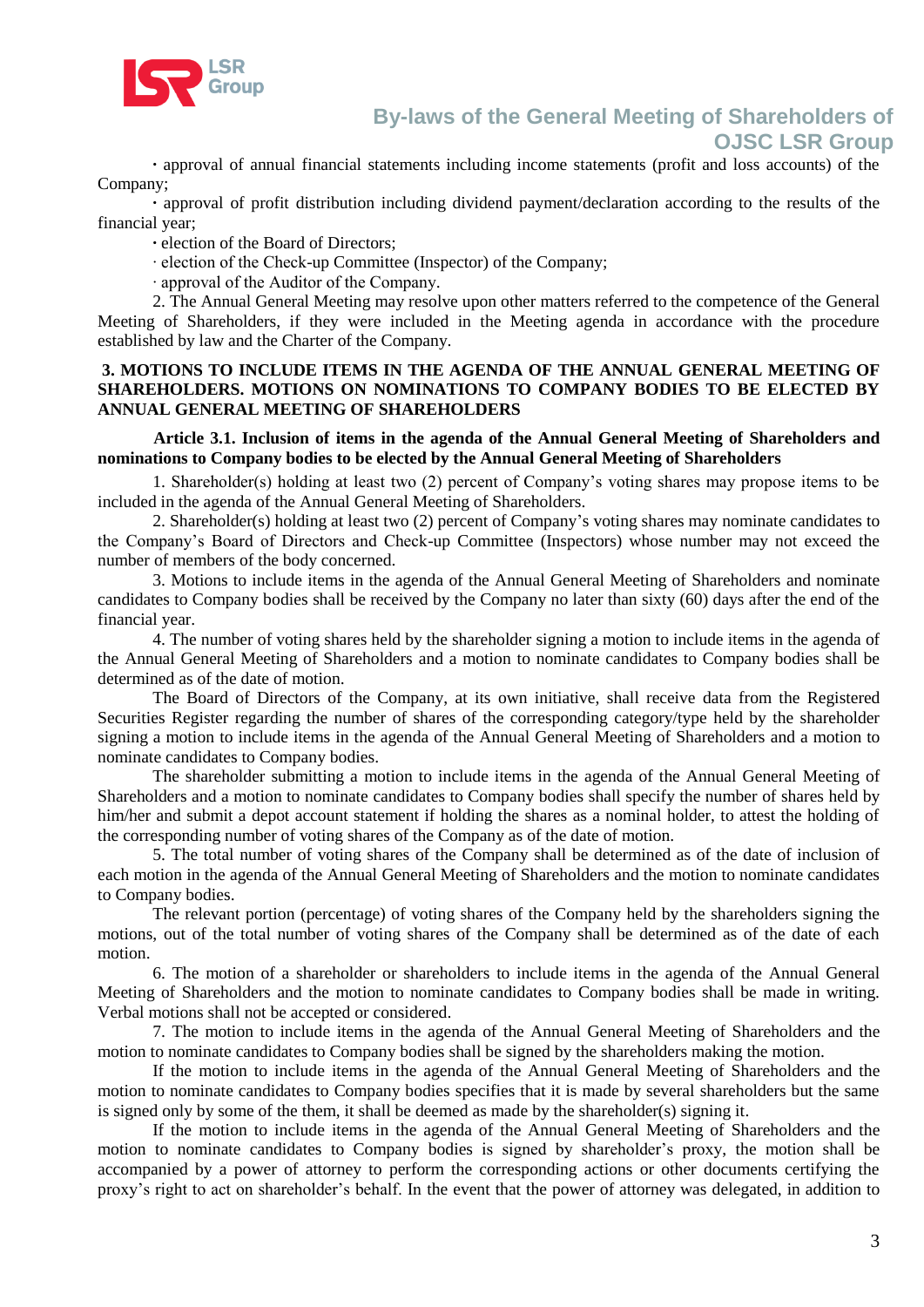

the same or its copy, the power of attorney based on which the powers were delegated, or its notary-certified copy shall be submitted.

Other documents certifying the proxy's right to act on shareholder's behalf include the document attesting the proxy's powers based on legal instructions or a statement of a duly authorised government or local selfgovernment body.

The powers of attorney shall be executed in conformity with the requirements of Paras. 4 and 5, Article 185 of the RF Civil Code and notarised. In the event that a copy of power of attorney is submitted, it should be certified by notary.

8. The motion to include items in the agenda of the Annual General Meeting of Shareholders and the motion to nominate candidates to Company bodies shall contain data on the number and category/type of shares held by each shareholder making the motion.

If the motion to include items in the agenda of the Annual General Meeting of Shareholders contains incorrect data on the number and category/type of shares held by the shareholder signing the motion, and the Board of Directors established that the shareholders who signed the motion, held an aggregate of at least two (2) percent of Company's voting shares, as of the motion date, the item shall be included in the agenda of the Annual General Meeting of Shareholders.

If the motion to nominate candidates to Company bodies contains incorrect data on the number and category/type of shares held by the shareholder signing the motion, and the Board of Directors established that the shareholders who signed the motion, held an aggregate of at least two (2) percent of Company's voting shares, as of the motion date, the nominee shall be included for voting in the nominees' list of the corresponding body of the Company.

#### **Article 3.2. Special requirements for motions to include items in the agenda of the Annual General Meeting of Shareholders**

1. A written motion to include items in the agenda of the Annual General Meeting of Shareholders should contain the wording of each proposed item, and may contain the wording of resolution on each proposed item.

2. Each motion to include items in the agenda of the Annual General Meeting of Shareholders shall be reviewed by the Board of Directors separately. The votes of shareholders signing different motions to include items in the agenda of the Annual General Meeting of Shareholders shall not be summed up.

Shareholders shall be deemed as making a joint motion to include an item in the agenda of the Annual General Meeting of Shareholders, if they sign one such motion.

To include an item in the agenda of the Annual General Meeting of Shareholders, at least one motion on inclusion of an item in the agenda of the Annual General Meeting of Shareholders should be signed by shareholders holding the number of Company's voting shares required by law.

3. The Board of Directors of the Company may not amend the wordings of items proposed by shareholders for inclusion in the agenda of the Annual General Meeting of Shareholders, or the wordings of resolutions on such items.

The Board of Directors may, at its own initiative, propose additional wordings of resolutions on items proposed by shareholders for inclusion in the agenda of the Annual General Meeting of Shareholders.

#### **Article 3.3. Special requirements for motions to nominate candidates to Company bodies for election by the Annual General Meeting of Shareholders**

1. The number of candidates nominated in one motion to nominate candidates to Company bodies may not exceed the number of members of the body concerned.

If a motion specifies a number exceeding the number of members of the Company's body concerned, the number of candidates to be considered shall correspond to the number of members of such body. In that case, priority of consideration shall be given to the nominees on the basis of specified first in the motion to nominate candidates to Company bodies.

2. The motion to nominate candidates shall contain the name of the body to which the nominee is proposed, nominee's ID data (series and/or number of document, date and place of its issuance, issuer's name), year of birth, educational background (specifying the education institution completed), information regarding positions held including the management bodies of other legal entities for the last five (5) years, and also other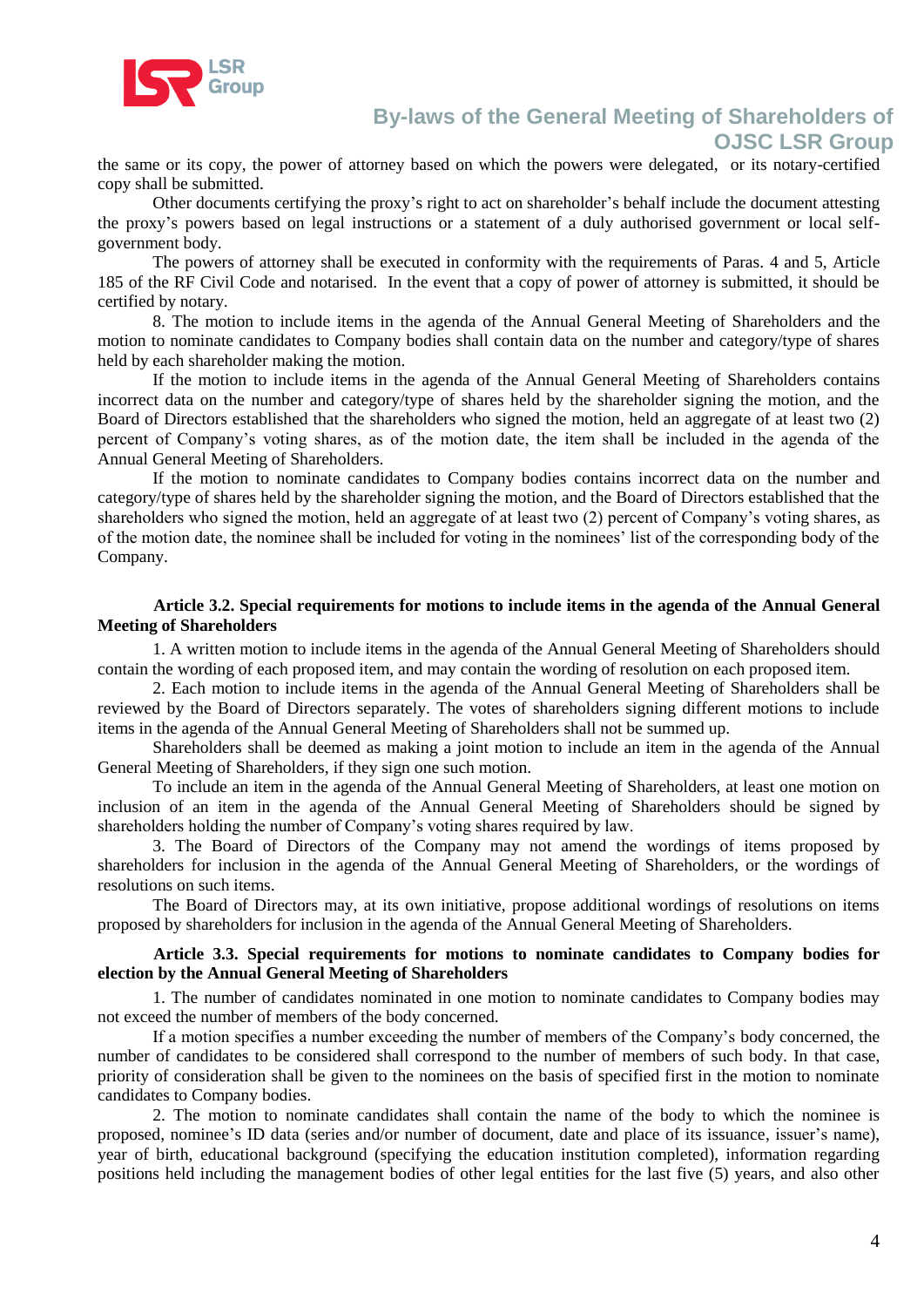

details stipulated by internal documents of the Company. The motion to nominate candidates to Company's bodies should have attached a written consent of the nominees.

3. Each motion to include a nominee for election to Company bodies shall be considered by the Board of Directors separately. The votes of shareholders signing different motions to include nominees for election to Company bodies shall not be summed up.

Shareholders shall be deemed as making a joint motion to include a nominee for election to Company bodies, if they sign one such motion.

To include a nominee in the list of nominees for election to Company bodies, at least one motion to nominate such candidate should be signed by shareholders holding the number of Company's voting shares required by law.

If the name of a nominee is specified in one or more motions to include nominees in a body of the Company, he/she shall be deemed nominated to one position in the body concerned and shall be included in the nominees' list for election to the aforesaid body only once.

#### **Article 3.4. Approval of nominees' lists for election to Company bodies and the items included in the agenda of the Annual General Meeting of Shareholders**

1. The Board of Directors of the Company shall consider the proposals submitted and pass a resolution to include them in the agenda of the General Meeting of Shareholders or to refuse to include them in the aforesaid agenda within five (5) days from the expiry of the deadline stipulated by the Company's Charter for submission to the Company of motions to include items in the agenda of the Annual General Meeting of Shareholders and motions to nominate candidates to Company bodies. The item proposed by shareholder(s) shall be included in the agenda of the General Meeting of Shareholders as well the candidates nominated shall be included in the list of nominees for election to the corresponding body of the Company unless:

*—* shareholder(s) did not comply with the timeline prescribed by the Company's Charter for submission of motions to include items in the agenda of the Annual General Meeting of Shareholders and motions to nominate candidates to Company's bodies;

*—* shareholder(s) signing a motion to include items in the agenda of the Annual General Meeting of Shareholders or to nominate candidates to the Board of Directors, do not hold the number of voting shares of the Company as provided for in Para. 1, Article 53 of the Federal Law on Joint Stock Companies;

*—* the motion does not meet the requirements provided for in Paras. 3 and 4, Article 53 of the Federal Law on Joint Stock Companies and the Charter provisions based on the aforesaid requirements;

*—* the item proposed for inclusion in the agenda of the General Meeting of Shareholders of the Company is not attributed to its competence by the Federal Law on Joint Stock Companies and the Company's Charter and/or does not meet the requirements of the Federal Law on Joint Stock Companies and other statutory regulations of the Russian Federation. In particular, in accordance with the Federal Law on Joint Stock Companies and the Company's Charter this matter may be considered by the General Meeting of Shareholders only at the request of the Board of Directors and/or it may be considered by the General Meeting of Shareholders only if no unanimous resolution was preliminarily passed by the Board of Directors on the above matter.

2. A motivated decision of the Board of Directors to refuse to include the proposed item in the agenda of the Annual General Meeting of Shareholders or the nominee in the nominees' list for election to the corresponding body of the Company shall be circulated to the shareholder(s) that made the motion within three (3) days of such decision.

A motivated decision of the Board of Directors on refusal to include the proposed item in the agenda of the Annual General Meeting of Shareholders or the nominee in the nominees' list for election to the corresponding body of the Company due to the fact that the shareholder(s) signing the motion do not hold the number of voting shares of the Company as prescribed by Para. 1. Article 53 of the Federal Law on Joint Stock Companies, shall be accompanied by an affidavit in writing.

3. The decision of the Board of Directors to refuse to include an item in the agenda of the Annual General Meeting of Shareholders or a nominee in the nominees' list for election to the corresponding body of the Company as well as the evasion of the Board of Directors from decision-making may be challenged in court.

Evasion of the Board of Directors from adopting a decision on inclusion of the proposed item in the agenda of the Annual General Meeting of Shareholders or inclusion of a nominee in the nominees' list for election to the corresponding body of the Company, shall be constituted in particular by: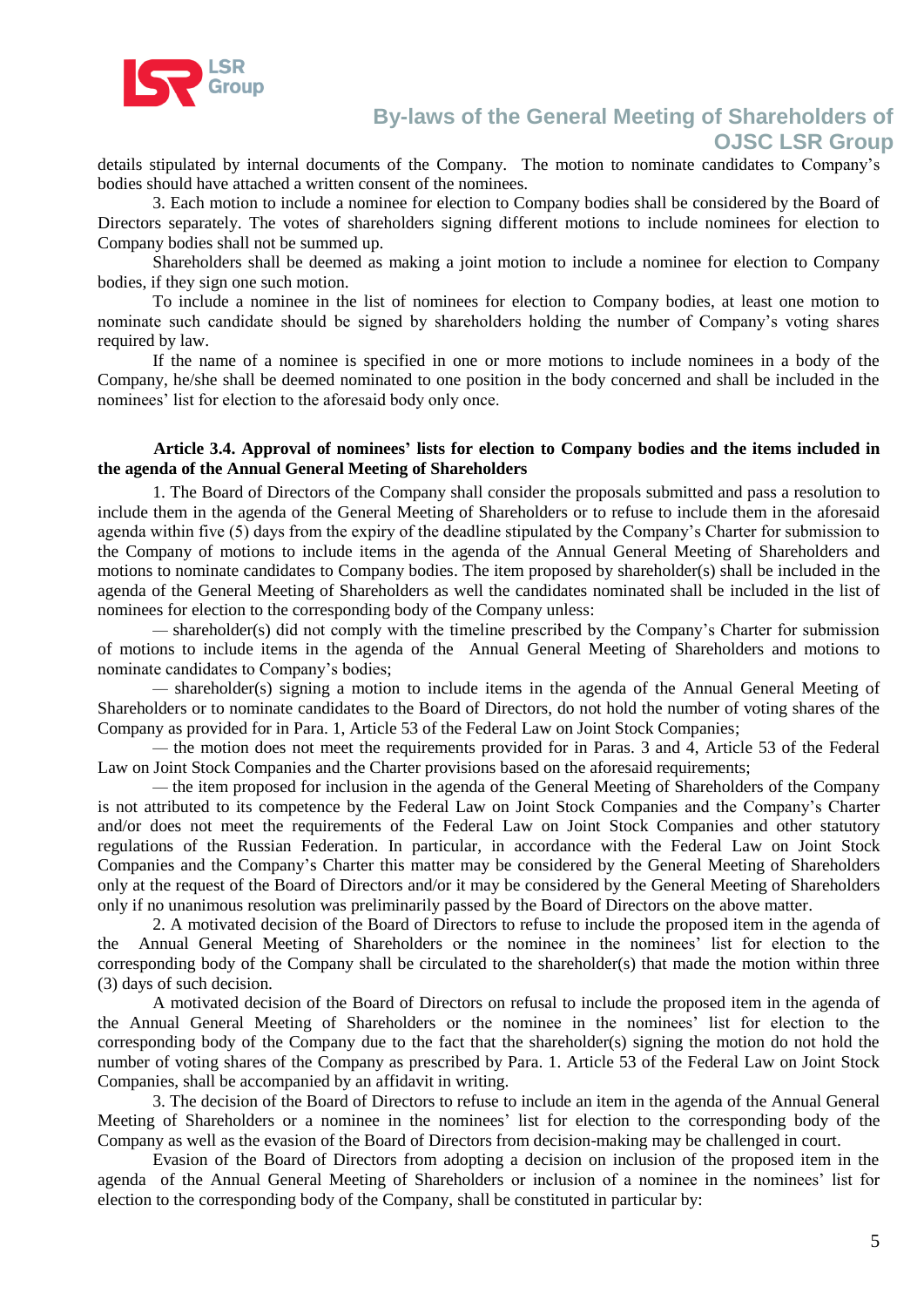

· failure to conduct a meeting of the Board of Directors within five (5) days after the expiry date for proposing items in the agenda of the of Annual General Meeting and the list of nominees to the bodies of the Company;

· holding of a meeting of the Board of Directors without passing a resolution;

· other inactivity of the Board of Directors resulting in failure to pass the aforesaid resolution;

· failure to make available to a shareholder copies of a resolution (minutes, extract of the minutes) of the Board of Directors;

· passing of a resolution with a wording allowing for ambiguous interpretation.

#### **Article 3.5. Inclusion of items in the agenda of the Annual General Meeting of Shareholders at the initiative of the Board of Directors**

1. In addition to the items proposed by shareholders for inclusion in the agenda of the Annual General Meeting of Shareholders and also in the absence of such motions, the Board of Directors may include in the agenda of the Annual General Meeting of Shareholders items and options of resolution thereon, at its discretion.

2. The agenda of the Annual General Meeting may not be amended after serving notice of the Annual General Meeting to the shareholders in the manner prescribed by the Charter of the Company.

#### **4. EXTRAORDINARY GENERAL MEETING OF SHAREHOLDERS**

#### **Article 4.1. Convening of an extraordinary General Meeting of Shareholders**

1. Extraordinary General Meeting of Shareholders shall be held by resolution of the Board of Directors of the Company pursuant to its own initiative, request of the Check-up Committee (Inspector) of the Company, Auditor of the Company, and also the shareholder(s) holding at least ten (10) percent of voting shares as of the date of lodging the request.

2. The number of voting shares of the Company held by the shareholder signing the request to convene an extraordinary General Meeting of Shareholders, and the total number of voting shares of the Company shall be determined as of the date of lodging the request.

The relative portion (percentage) of voting shares of the Company held by the shareholder(s) signing the request to convene an extraordinary General Meeting of Shareholders, out of the total number of voting shares of the Company shall be determined as of the date of lodging the request to convene an extraordinary General Meeting of Shareholders.

The Board of Directors, at its own initiative, shall obtain information from the Registered Securities Register regarding the number of shares of relevant category/type held by each shareholder signing the request to convene an extraordinary General Meeting.

If any shares of the shareholder or shareholders signing the request to convene an extraordinary General Meeting of Shareholders were transferred to a nominal holder the shareholder(s) shall submit to the Company a depot account statement confirming his/her/their holding of the corresponding number of voting shares of the Company, as of the date of lodging the request.

For the purposes of this provision, the date of lodging the request to convene an extraordinary General Meeting of Shareholders shall be the mailing date or the date the request is served to the Company.

3. The convening of an extraordinary General Meeting of Shareholders at the request of the Check-up Committee (Inspector) of the Company, its Auditor or its shareholder(s) holding at least ten (10) percent of voting shares of the Company, shall be carried out by the Board of Directors.

#### **Article 4.2. Time-limits for convening an extraordinary General Meeting of Shareholders**

The time-limits for convening an extraordinary General Meeting of Shareholders shall be set in the Company's Charter in accordance with the Federal Law on Joint Stock Companies.

#### **Article 4.3. Content and form of the request to convene an extraordinary General Meeting of Shareholders**

1. The request to convene an extraordinary General Meeting of Shareholders should specify the items to be included in the Meeting agenda.

The request to convene an extraordinary General Meeting of Shareholders may contain wordings of resolutions on each of such items as well as the proposal on the form of General Meeting of Shareholders. In the event that the request to convene an extraordinary General Meeting of Shareholders contains a motion to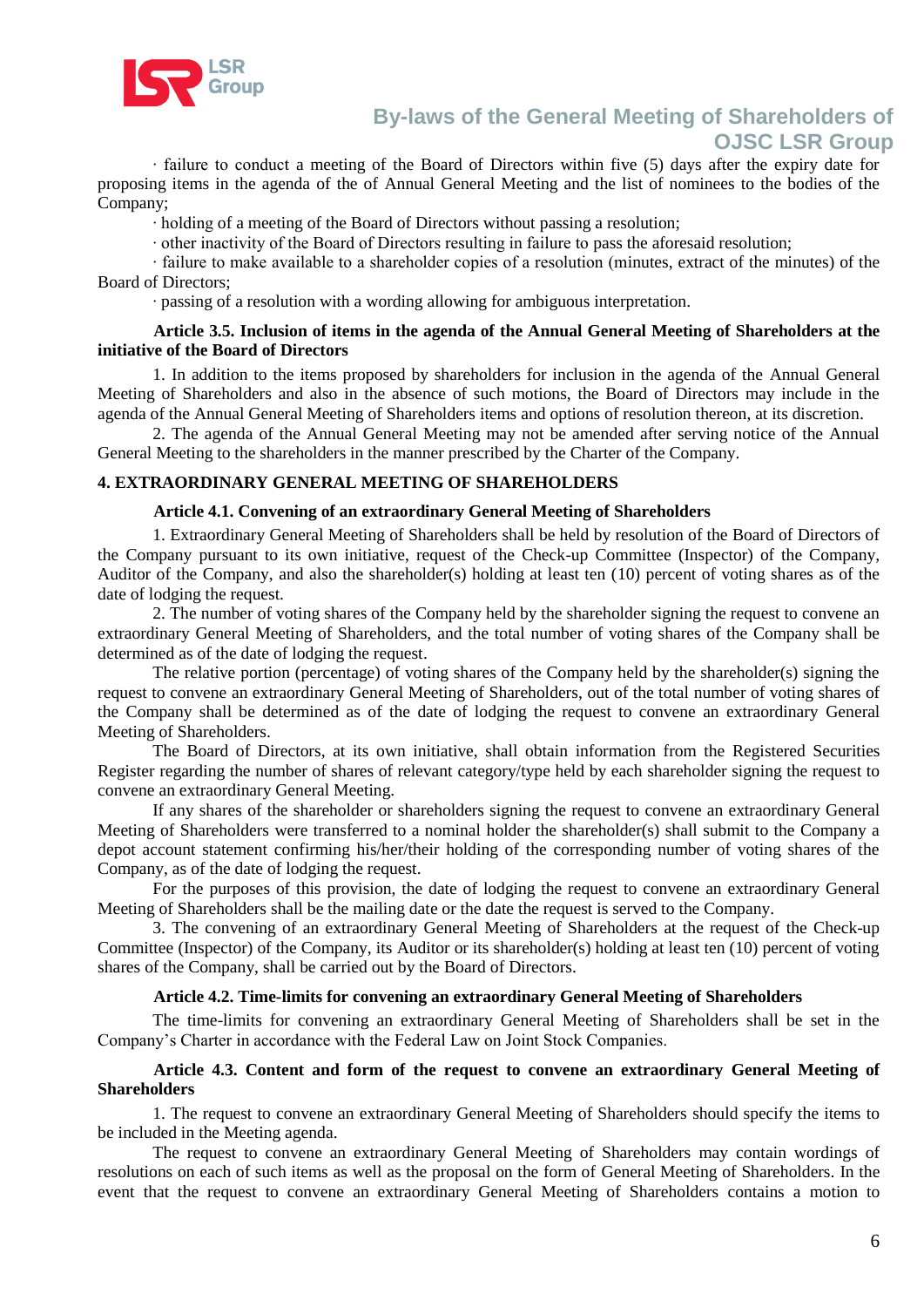

nominate candidates to Company bodies, the relevant provisions of Article 53 of the Federal Law on Joint Stock Companies, the Company's charter and internal document shall apply.

The Board of Directors may not amend the wordings of agenda items, the wordings of resolutions on such items or change the proposed form of extraordinary General Meeting of Shareholders convened at the request of the Check-up Committee (Inspector) of the Company, its Auditor or its shareholder(s) holding at least ten (10) percent of voting shares of the Company.

2. In the event that the request to convene an extraordinary General Meeting of Shareholders is made by shareholder(s), it should contain the names/descriptions of shareholder(s) requesting the convening of such meeting, and the details regarding the number and category/type of the shares held by the same.

3. The request to convene an extraordinary General Meeting of Shareholders shall be signed by the person(s) requesting the convening of an extraordinary General Meeting of Shareholders.

If the request to convene an extraordinary General Meeting specifies that it is made by several persons but the request is signed by only some of them, it is deemed as made by the persons who signed it.

4. If the request is signed by shareholder's proxy, it shall be accompanied by a power of attorney to perform the corresponding actions or other documents certifying the proxy's right to act on shareholder's behalf. In the event that the power of attorney was delegated, in addition to the same or its copy, the power of attorney based on which the powers were delegated, or its notary-certified copy shall be submitted.

Other documents certifying the proxy's right to act on shareholder's behalf include the document confirming the proxy's powers based on legal instructions or a statement of a duly authorised government or local self-government body.

The powers of attorney shall be executed in conformity with the requirements of Paras. 4 and 5, Article 185 of the RF Civil Code and notarised. In the event that a copy of power of attorney is submitted, it should be notarised.

#### **Article 4.4. Consideration of request to convene an extraordinary General Meeting of Shareholders**

1. Within five (5) days from the date of lodging the request of the Check-up Committee (Inspector) of the Company, its Auditor or its shareholder(s) holding at least ten (10) percent of voting shares of the Company to convene an extraordinary General Meeting of Shareholders, the Board of Directors should adopt the decision to convene an extraordinary General Meeting of Shareholders, or refuse to convene it.

For the purposes of this provision the date of lodging the request to convene an extraordinary General Meeting of Shareholders shall be the date the Company received the request.

2. Resolution to refuse to convene an extraordinary General Meeting of Shareholders at the request of the Check-up Committee (Inspector) of the Company, its Auditor or its shareholder(s) holding at least ten (10) percent of voting shares of the Company may be passed if:

**·** there was incompliance with the procedure for lodging a request to convene an extraordinary General Meeting of Shareholders as stipulated in the Federal Law on Joint Stock Companies;

the shareholder(s) signing the request to convene an extraordinary General Meeting of Shareholders do not hold ten (10) percent of voting shares of the Company as of the date of lodging the request;

**·** none of the items proposed for inclusion in the agenda of an extraordinary General Meeting of Shareholders is referred to its competence and/or does not comply with the requirements of the Federal Law on Joint Stock Companies and other statutory regulations of the Russian Federation.

3. The decision of the Board of Directors to convene an extraordinary General Meeting of Shareholders or a motivated decision to refuse to convene it shall be circulated to the persons requesting its convening within three (3) days of its adoption.

The resolution of the Board of Directors to refuse to convene an extraordinary General Meeting of Shareholders may be challenged in court.

4. In the event that the Board of Directors fails to adopt the decision to convene an extraordinary General Meeting of Shareholders within the time limits prescribed by law, or adopts the decision to refuse to convene it, the Company's body, or persons requesting its convening may go to law demanding the Company be compelled to conduct an extraordinary General Meeting of Shareholders. Upon that, the Company's body and the person that conduct the extraordinary General Meeting of Shareholders pursuant to court's judgment will have all the powers prescribed by law and necessary to convene and conduct such General Meeting of Shareholders.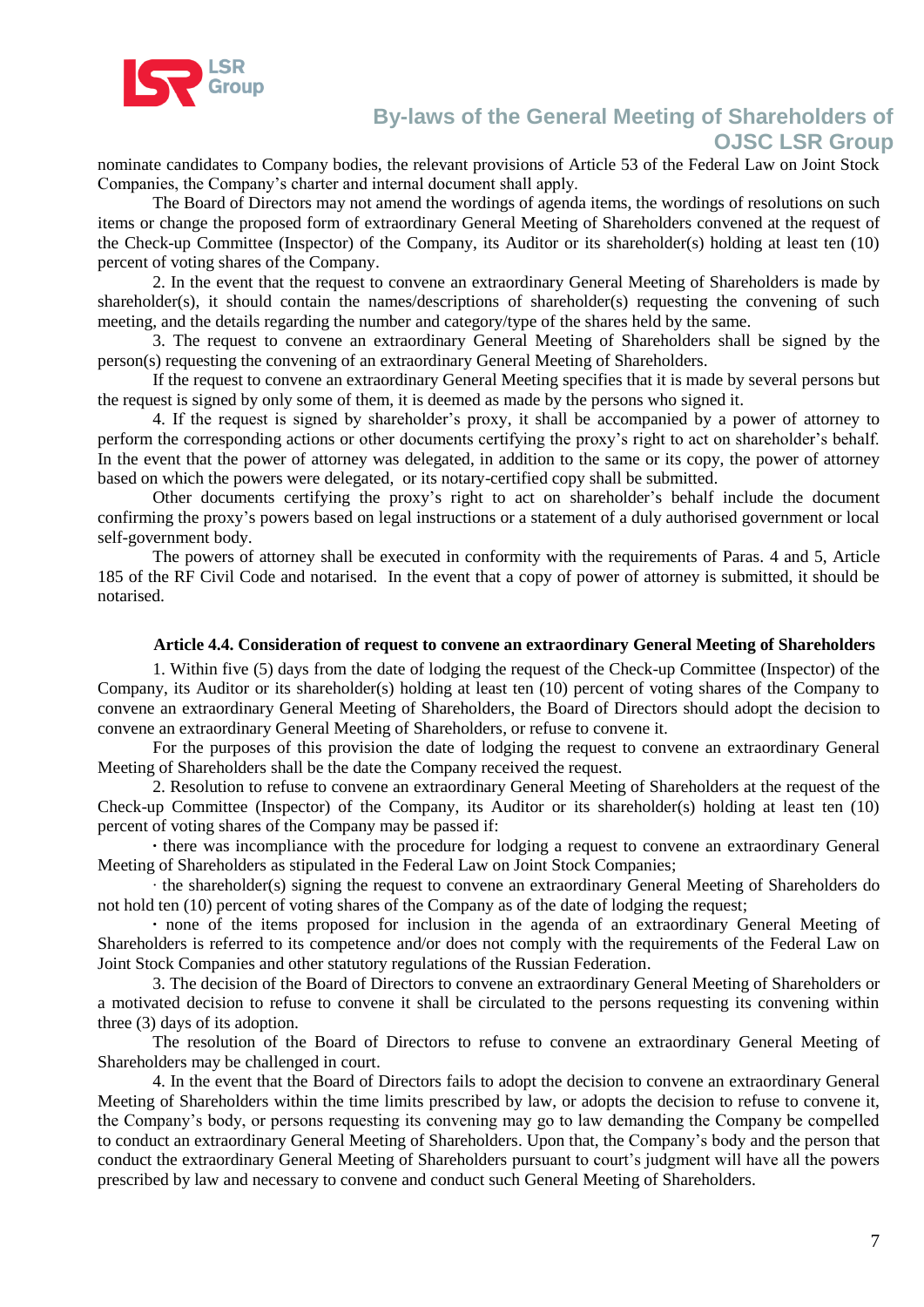

In the event that in accordance with the court decision the extraordinary General Meeting of Shareholders is conducted by the plaintiff, the expenses incurred in preparing for and holding such General Meeting of Shareholders may be reimbursed by decision of the General Meeting of Shareholders from the Company's funds.

### **Article 4.5. Motions to nominate candidates for election to the Company bodies by an extraordinary General Meeting of Shareholders**

1. In the event that the proposed agenda of an extraordinary General Meeting of Shareholders contains an item regarding election of the Board of Directors of the Company to be elected by cumulative voting, then regardless of who initiated an extraordinary General Meeting with such agenda, the shareholder(s) of the Company holding at least two (2) percent of voting companies of the Company, may nominate candidates for election to the Board of Directors, whose number may not exceed the number of members in the Company's bodies.

Such motions should be submitted to the Company at least thirty (30) days before the date of the extraordinary General Meeting of Shareholders.

2. Motions to nominate candidates are made in writing. Verbal motions shall not be accepted and considered.

3. The motion to nominate a candidate shall be signed by the shareholder(s) making it.

If the motion to nominate candidates specifies that it is made by several persons but is signed by only some of them, it is deemed as made by the shareholder(s) who signed it.

4. If the motion to nominate candidates is signed by shareholder's proxy, the motion shall be accompanied by a power of attorney to perform the corresponding actions or other documents certifying the proxy's right to act on shareholder's behalf. In the event that the power of attorney was delegated, in addition to the same or its copy, the power of attorney based on which the powers were delegated, or its notarised copy shall be submitted.

Other documents certifying the proxy's right to act on shareholder's behalf include the document confirming the proxy's powers based on legal instructions or a statement of a duly authorised government or local self-government body.

The powers of attorney shall be executed in conformity with the requirements of Paras. 4 and 5, Article 185 of the RF Civil Code and notarised. In the event that a copy of power of attorney is submitted, it should be notarised.

5. The motion to nominate candidates should contain data on the number and category/type of shares owned by each shareholder who signed the motion.

The number of voting shares of the Company held by the shareholder signing the motion to nominate candidates to the Board of Directors and the total number of voting shares of the Company shall be determined as of the date of lodging the motion to the Company.

The relative portion (percentage) of voting shares of the Company held by the shareholder(s) signing the motion to nominate candidates to the Board of Directors, out of the total number of voting shares of the Company shall be determined as of the date of lodging the motion to the Company.

The Board of Directors, at its own initiative, shall obtain information from the Registered Securities Register regarding the number of shares of relevant category/type held by each shareholder signing the motion to nominate candidates to the Board of Directors.

If any shares of the shareholder(s) signing the motion to nominate candidates to the Board of Directors were transferred to a nominal holder, the shareholder(s) shall submit to the Company a depot account statement confirming his/her/their holding of the corresponding number of voting shares of the Company, as of the date of lodging the motion to the Company.

6. If a motion to nominate candidates specifies a number of candidates exceeding the number of members of the body concerned, the number of candidates to be considered shall correspond to the number of members of such body. In that case, priority of consideration shall be given to the nominees on the basis of specified first in the motion to nominate candidates.

7. The motion to nominate candidates for election by an extraordinary General Meeting of Shareholders should contain the name of the body to which the nominee is proposed, nominee's ID data (series and/or number of document, date and place of its issuance, issuer's name), year of birth, educational background (specifying the education institution completed), information regarding positions held including the management bodies of other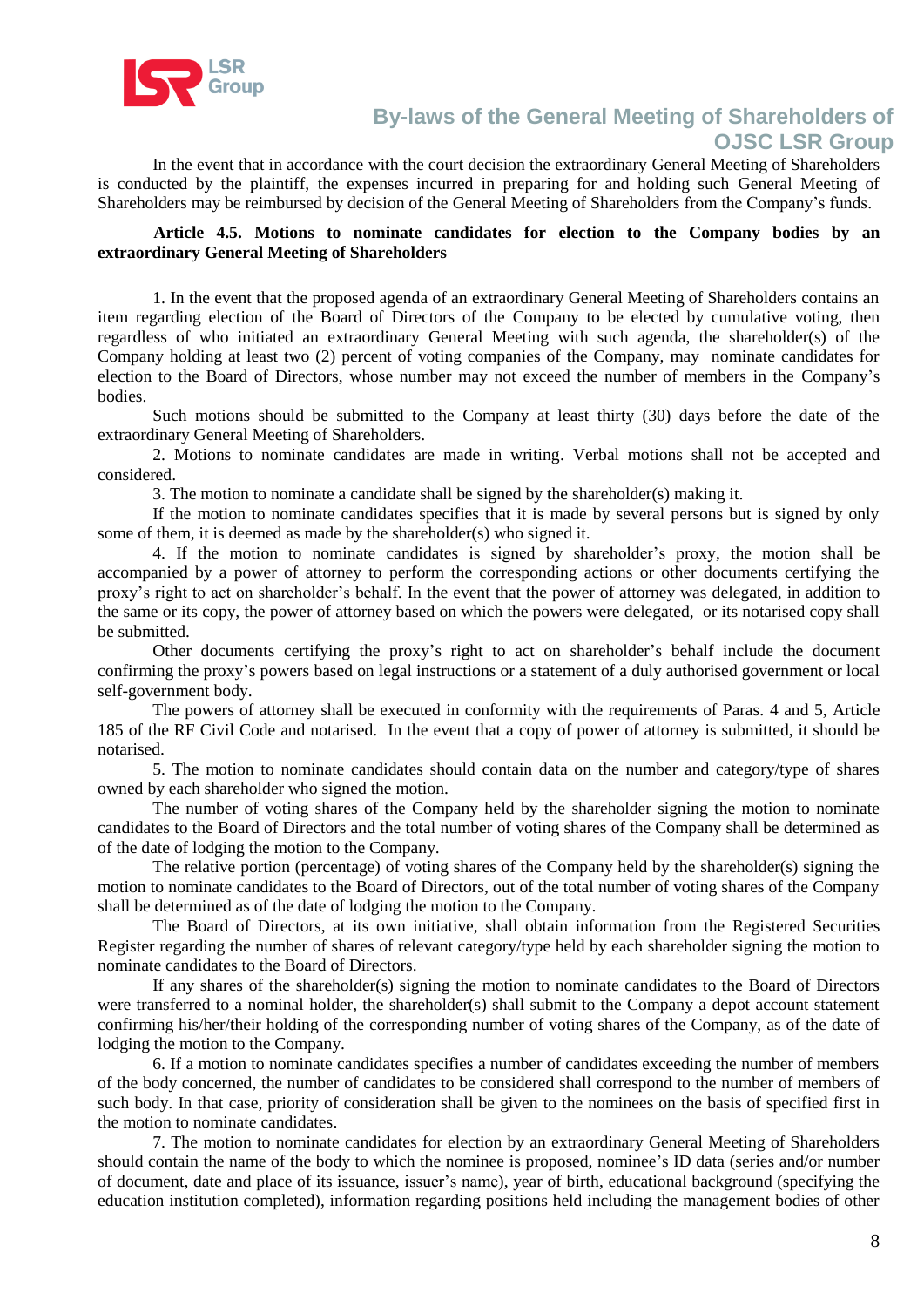

legal entities for the last five (5) years, and also other details stipulated by internal documents of the Company. The motion to nominate candidates to Company's bodies should have attached a written consent of the nominees.

8. Each motion to nominate candidates shall be considered by the Board of Directors separately. The votes of shareholders signing different motions to include nominees shall not be summed up.

Shareholders shall be deemed as making a joint motion to nominate candidates, if they sign one such motion.

To include a nominee in the list of nominees, at least one motion to nominate such candidate should be signed by shareholders holding the number of Company's voting shares required by law.

If the name of a nominee is specified in one or more motions to nominate candidates, he/she shall be deemed nominated to one position in the body concerned and included in the nominees' list for election only once.

### **Article 4.6. Approval of nominees' lists for election of bodies by an extraordinary General Meeting of Shareholders**

1. The Board of Directors of the Company shall consider the motions received and adopt the decision to include nominees in the nominees' list for election to deny such inclusion no later than within five (5) days after the expiry of the date stipulated in the Charter for receiving shareholders motions on nominations.

The candidates nominated should be included in the nominees' list unless:

*—* shareholder(s) did not comply with the timeline prescribed by the Charter for the nomination of candidates for election by an extraordinary Annual General Meeting of Shareholders;

*—* shareholder(s) signing the motion do not hold the number of voting shares of the Company as provided for in Para. 1, Article 53 of the Federal Law on Joint Stock Companies;

*—* the motion does not meet the requirements provided for in Paras. 3 and 4, Article 53 of the Federal Law on Joint Stock Companies and the Charter of the Company.

2. A motivated decision of the Board of Directors of the Company to refuse to include a nominee in the nominees' list for election shall be circulated to the shareholder(s) making the nomination no later than three (3) days from adopting such decision.

3. The decision of the Board of Directors of the Company to refuse to include a nominee in the nominees' list for election as well as evasion of the Board of Directors from taking a decision may be challenged in court.

#### **5. PREPARATION FOR GENERAL MEETING OF SHAREHOLDERS**

#### **Article 5.1. Preparation for the Annual General Meeting of Shareholders**

To prepare for the Annual General Meeting of Shareholders, the Board of Directors shall set out:

· form of General Meeting of Shareholders;

- · date of General Meeting of Shareholders;
- · place of General Meeting of Shareholders;

· time of General Meeting of Shareholders;

· date of preparation of the list of persons entitled to attend the General Meeting of Shareholders;

· agenda of the General Meeting of Shareholders;

· procedure for issuing notice to shareholders regarding the General Meeting of Shareholders;

· list of information (materials) to be furnished to the shareholders in preparation for the General Meeting of Shareholders, and the procedure of such provision;

· form and text of the voting ballot.

postal address to which completed voting ballots may be sent.

The Board of Directors may set out the aforesaid data both at the time of taking decision to hold the Annual Meeting of Shareholders and at any other time when preparing for the meeting.

#### **Article 5.2. Preparation for an extraordinary General Meeting of Shareholders**

To prepare for an extraordinary General Meeting of Shareholders, the Board of Directors shall set out:

· form of extraordinary General Meeting of Shareholders (if the form was not set out by the initiators of convening of an extraordinary General Meeting);

· date of General Meeting of Shareholders;

· place of General Meeting of Shareholders;

· time of General Meeting of Shareholders;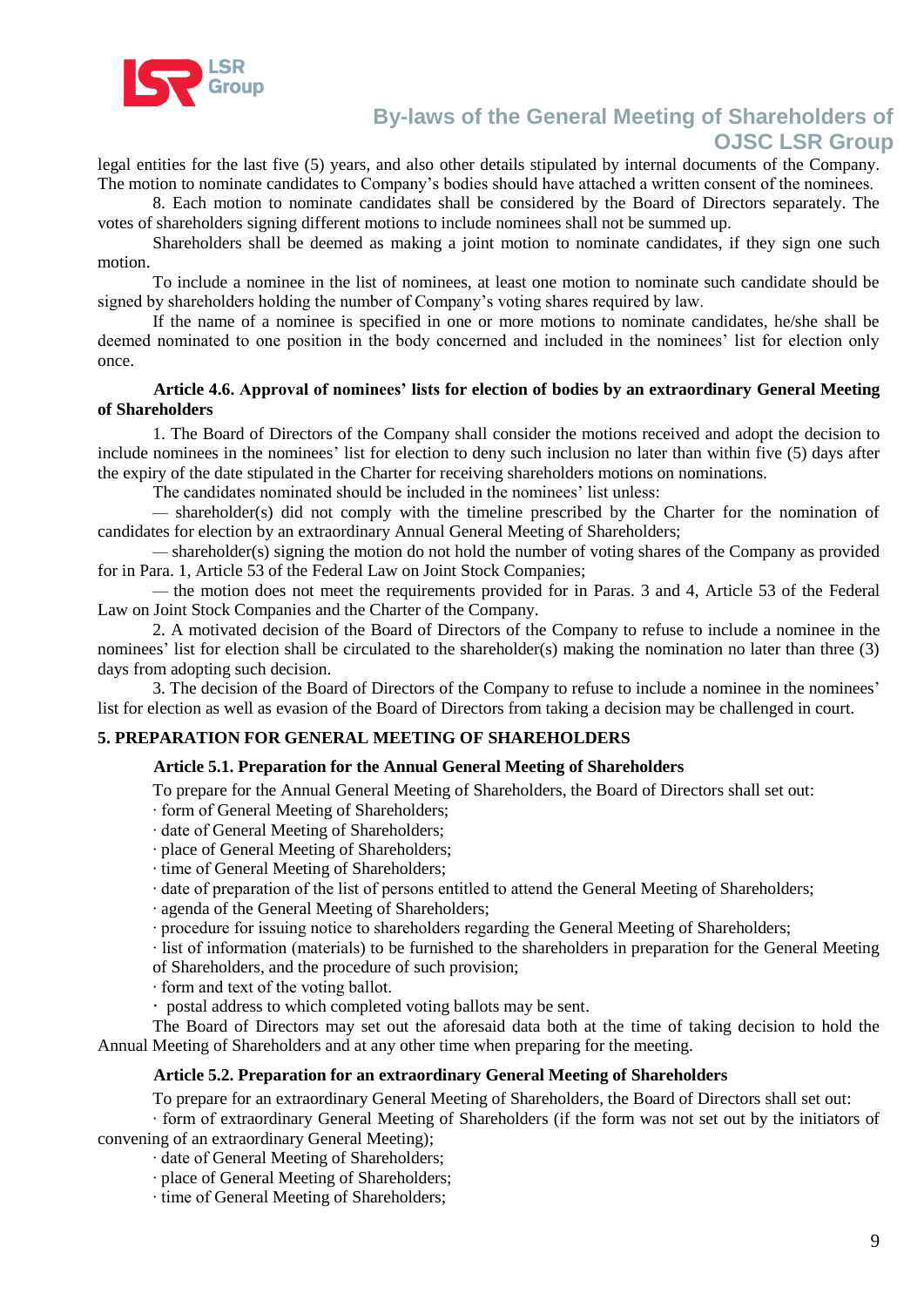

· date of preparation of the list of persons entitled to attend the General Meeting of Shareholders;

· agenda of the General Meeting of Shareholders;

· procedure for issuing notice to shareholders regarding the General Meeting of Shareholders;

· list of information (materials) to be furnished to the shareholders in preparation for the General Meeting

of Shareholders, and the procedure of such provision;

· form and text of the voting ballot.

postal address to which completed voting ballots may be sent.

In the event that an extraordinary General Meeting is held in absentia, the Board of Directors shall additionally approve the ballot submission date.

The Board of Directors may not amend the wordings of agenda items and resolutions on such items proposed by the initiators of the extraordinary Meeting of Shareholders.

The Board of Directors may include items in the agenda and propose wordings of agenda items at its own initiative.

The Board of Directors may set out the aforesaid data both at the time of taking decision to hold the General Meeting of Shareholders and at any other time when preparing for the meeting.

#### **Article 5.3. Nomination of candidates to Company bodies at the initiative of the Board of Directors for election by annual and extraordinary General Meetings of Shareholders**

1. In case of absence or lack of candidates nominated by shareholders to set up the corresponding body, the Board of Directors may nominate candidates whose number may not exceed the number of members of the body concerned, to the nominees' list at its own discretion.

2. The number of nominees for setting up a Company body shall be considered insufficient if:

No motions to nominate candidates to a Company body were received by the Company within the established time limit.

Motions to nominate candidates to a Company body were received within the established time limit but the number of nominees included in the nominees list for election to the Company body based on such motions was less than the number of members of the body.

The nominees included in the nominees' list for election to the Company body withdrew their names and notified the Company to the effect in writing, and the number of nominees to be included in the nominees list for election to the Company body is less than the number of members of the body.

3. The Board of Directors should obtain a written consent of the nominees proposed by it for electing the Board of Directors and verify the accuracy of nominees' data to be furnished in accordance with the Company's Charter and these By-laws.

4. The Board of Directors of the Company shall, at its initiative, include candidates in the nominees' list for election to Company bodies and the voting ballots for election to Company bodies on or before the date of giving notice to the shareholders regarding the General Meeting of Shareholders and providing information (materials) to be furnished to the shareholders in preparation for the General Meeting of Shareholders.

### **6. PREPARATION OF THE LIST OF PERSONS ENTITLED TO ATTEND THE GENERAL MEETING OF SHAREHOLDERS**

#### **Article 6.1**. **List of persons entitled to attend the General Meeting of Shareholders**

1. The list of persons entitled to attend the General Meeting of Shareholders shall be prepared based on the data from the share register of the Company.

For the preparation of the list of persons entitled to attend the General Meeting, the nominal shareholder shall provide data regarding the share beneficiaries, as of the date of list preparation.

The nominal shareholder is obliged to submit the aforesaid data within the time-limit required for the Company to be reasonably able to comply with the time-limits set forth by the Federal Law on Joint Stock Companies for convening a General Meeting, giving notice of General Meeting, providing voting ballots to the shareholders and other time-limits established for the benefit of shareholders.

2. The date of preparation of the list of persons entitled to attend the General Meeting of Shareholders may not be established earlier than the date of adopting the decision to hold General Meeting of Shareholders, and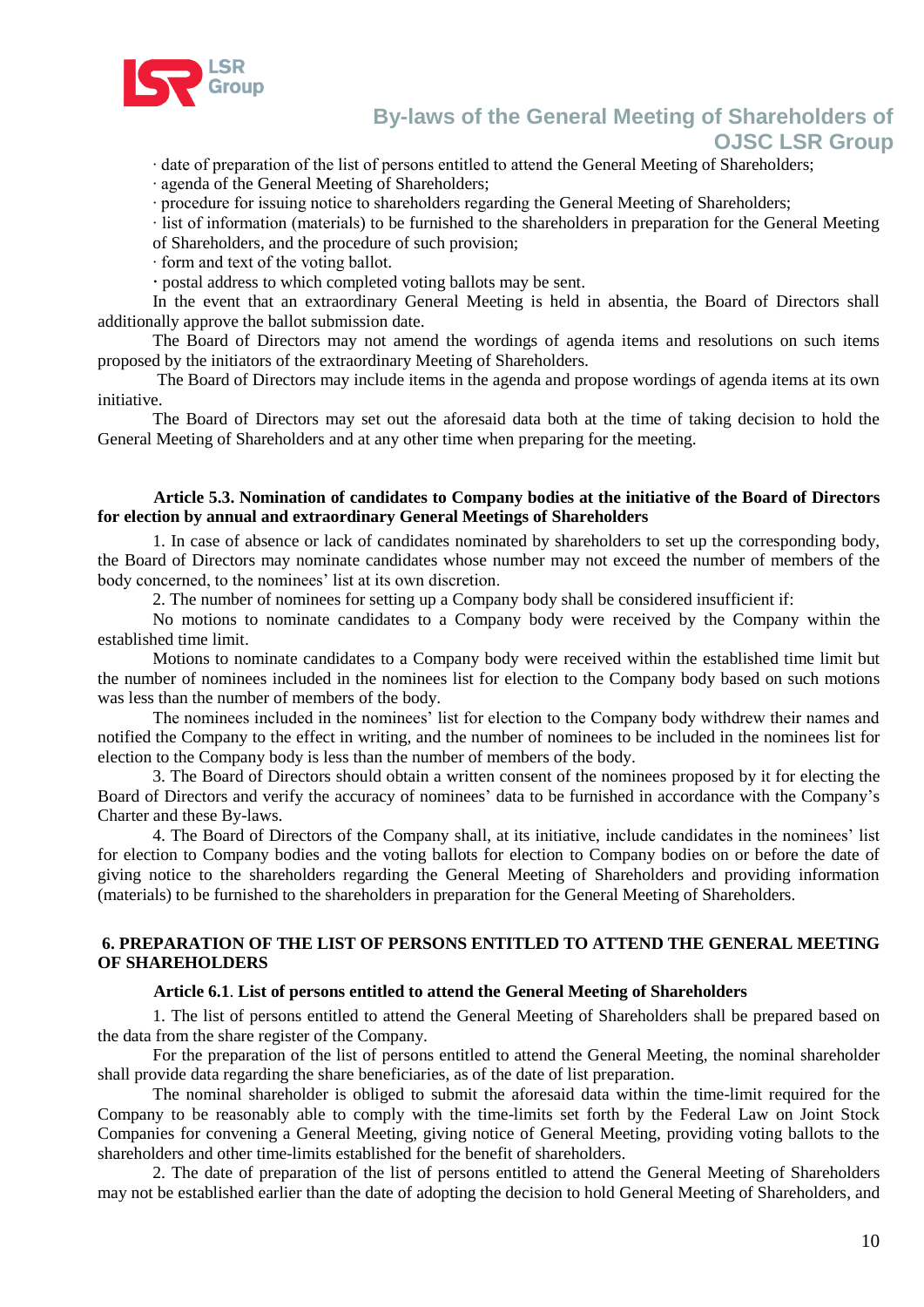

no later than fifty (50) days before the same, and in the case stipulated in Para. 2, Article 53 of the Federal Law on Joint Stock Companies – no later than eighty-five (85) days before the General Meeting of Shareholders.

In case of holding a General Meeting of Shareholders, in which for determining the quorum and taking a vote the ballots used were received by the Company in accordance with Para. 2, Clause 1, Article 58 of the Federal Law on Joint Stock Companies, the date of preparation of the list of persons entitled to attend the General Meeting of Shareholders shall be established no later than thirty-five (35) days before the date of the General Meeting of Shareholders.

3. The aforesaid list shall be prepared by order of the sole executive body of the Company or persons entitled to convene a meeting, as of the date specified in the order by the person keeping the share register of the Company. The applying person shall be held responsible for the compliance of the established date with the provisions of the RF legislation.

4. The list of persons entitled to attend the General Meeting of Shareholders may be amended by the Board of Directors of the Company only for the purpose of restoring the breached rights of persons not included in the aforesaid list, as of the date of its preparation, or eliminating errors made during its preparation.

5. In the event that shares are transferred after the preparation of the list of persons entitled to attend the General Meeting of Shareholders and before the meeting, the person included in the said list is obliged:

5.1. to issue to the transferee a power of attorney for voting, or

5.2. to vote at the General Meeting of Shareholders in accordance with the transferee's instructions.

#### **Article 6.2. Familiarization with the list of persons entitled to attend the General Meeting of Shareholders**

The list of persons entitled to attend the General Meeting of Shareholders shall be made available by the Company for familiarization upon request of persons included in the said list and holding at least one (1) percent of votes. With that, the data contained in the documents and the postal address of natural persons shall be provided only with consent of such persons.

Upon request of any interested person, the Company is obliged, within three days, to provide to him/her an extract from the list of persons entitled to attend the General Meeting of Shareholders containing data regarding the said person, or a certificate confirming the said person was not included in the list of persons entitled to attend the General Meeting of Shareholders.

The request shall be signed by the shareholder or its proxy. If the request is signed by a proxy, a power of attorney shall be annexed thereto.

If the initiator is a legal entity shareholder, the signature of the legal entity's proxy acting pursuant to its charter without a power of attorney shall be affirmed with the seal of the said legal entity. If the request is signed by a proxy of the legal entity acting on its behalf under a power of attorney, the request shall be accompanied with the power of attorney.

The list of persons entitled to attend the General Meeting of Shareholders shall be made available for familiarization only to the shareholders signing the corresponding request no earlier that the date of list preparation.

#### **7. NOTICE OF GENERAL MEETING OF SHAREHOLDERS**

#### **Article 7.1. Notice of General Meeting of Shareholders**

1. Notice of General Meeting of Shareholders shall be given to all persons included in the list of persons entitled to attend the General Meeting of Shareholders, including:

· all holders of ordinary registered shares of the Company;

· all holders of preferred registered shares of the Company if such shares are voting shares at the Meeting concerned.

The fact of share holding shall be determined as of the date of preparation of the list of persons entitled to attend the General Meeting of Shareholders.

2. In the event that a person registered in the share register of the Company is a nominal shareholder, the notice of the General Meeting of Shareholders shall be sent to the address of the nominal shareholder if the list of persons entitled to attend the General Meeting of Shareholders does not contain any other postal address to which the notice of the General Meeting of Shareholders should be sent. In the event that the notice of the General Meeting of Shareholders is sent to a nominal shareholder, he/she is obliged to notify his/her clients in the manner and time provided for in the legal regulations of the Russian Federation, or his/her contract with the client.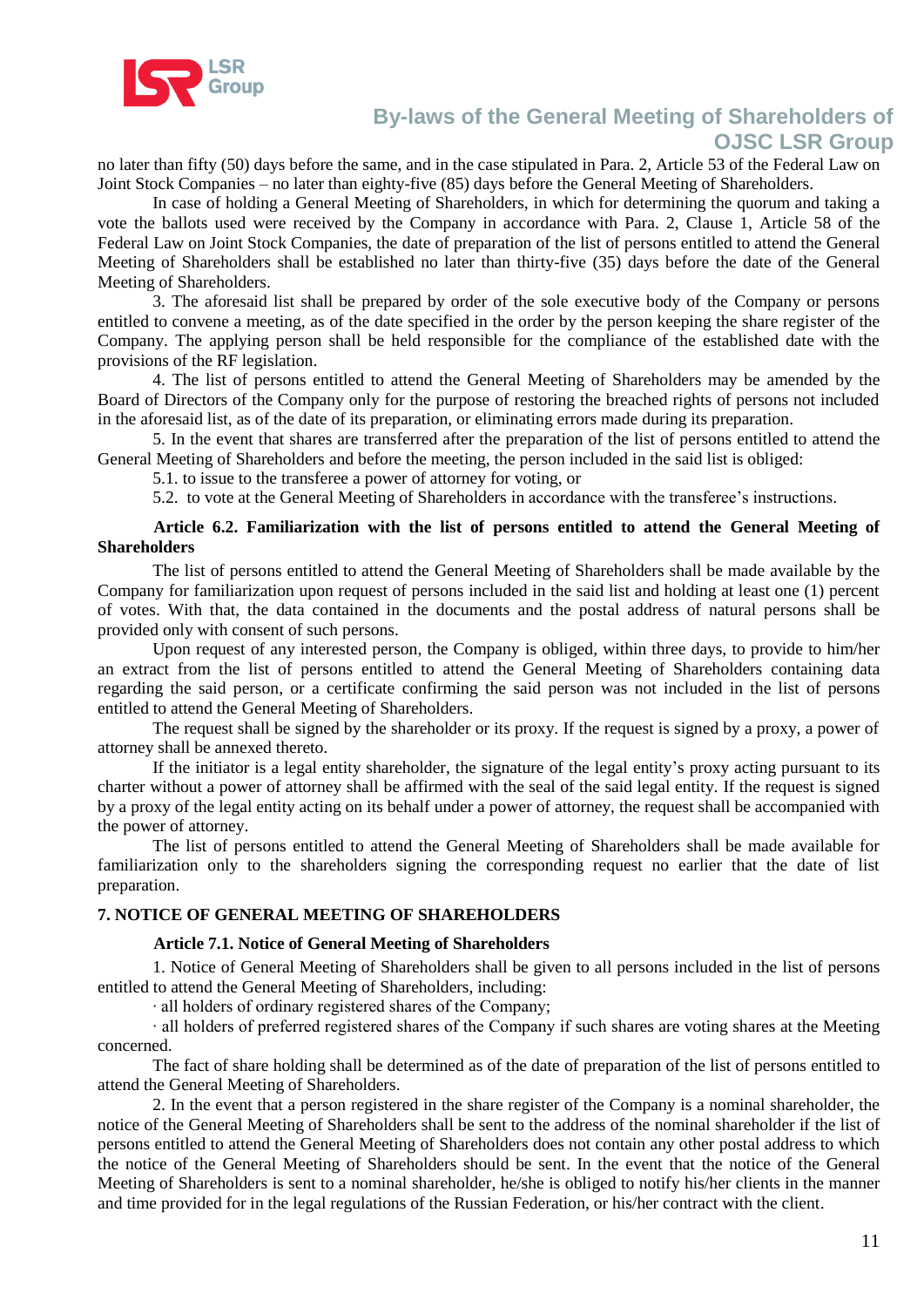

## **Article 7.2. Time-limits for giving notice of General Meeting of Shareholders**

Notice of General Meeting of Shareholders shall be given no later than thirty (30) days in advance, including notice of General Meeting of Shareholders with an agenda item regarding reorganization of the company.

In the cases stipulated in Paras. 2 and 8, Article 53 of the Federal Law on Joint Stock Companies, notice of extraordinary General Meeting of Shareholders shall be given no later than seventy (70) days before the meeting.

Within the aforesaid time-limits, notice of General Meeting of Shareholders shall be given in the manner established by the Charter of the Company.

### **Article 7.3. Content of the notice of General Meeting of Shareholders**

The notice of General Meeting of Shareholders shall specify:

· full company name;

- · place of business of the company;
- · form of General Meeting of Shareholders (in presentia or absentee vote);

· date, place and time of the General Meeting of Shareholders, and in the cases when in conformity with Clause 3, Article 60 of the Federal Law on Joint Stock Companies completed ballots can be sent to the Company, the postal address to which completed ballots can be sent, or in case of a General Meeting of Shareholders held in absentia – the ballot submission date and the postal address to which completed ballots should be sent;

· date of preparation of the list of persons entitled to attend the General Meeting of Shareholders;

· agenda of the General Meeting of Shareholders;

· procedure of familiarization with the information (materials) to be furnished in preparation for the General Meeting of Shareholders, and the address(es) at which it is available for familiarization.

### **8. INFORMATION (MATERIALS) TO BE FURNISHED TO SHAREHOLDERS IN PREPARATION FOR THE GENERAL MEETING OF SHAREHOLDERS**

### **Article 8.1. Content of information (materials) to be furnished to the persons entitled to attend the General Meeting of Shareholders**

The information (materials) to be furnished to the persons entitled to attend the General Meeting of Shareholders in preparation for the General Meeting of Shareholders shall include:

- annual report,
- annual financial statements,  $\bullet$
- Auditor's Opinion  $\bullet$

Opinion of the Check-up Committee of the Company based on the results of checking the annual financial statements, financial and business activity of the Company for the year, and on the accuracy of the data contained in the annual report,

Assessment of the Auditor's Opinion prepared by the Audit Committee of the Board of Directors,

details of the nominee(s) to the Board of Directors and the Check-up Committee of the Company, and the Company's Auditors,

draft amendments and supplements to be introduced to the Charter of the Company or the revised Charter of the Company,

- draft internal documents of the Company to be approved by the General Meeting of Shareholders,
- draft resolutions of the General Meeting of Shareholders,  $\bullet$

draft profit distribution based on the financial year results including payment (declaration) of dividends, remuneration and/or reimbursement of expenses to members of the Check-up Committee of the Company incurred in performing their duties, remuneration and/or reimbursement of expenses to members of the Board of Directors of the Company incurred in performing their duties,

and any other information (materials) in conformity with the statutory regulations of the Russian Federation.

## **Article 8.2. Information regarding nominees to Company bodies**

The information regarding nominee(s) to Company bodies to be furnished to the persons entitled to attend the General Meeting of Shareholders, shall include: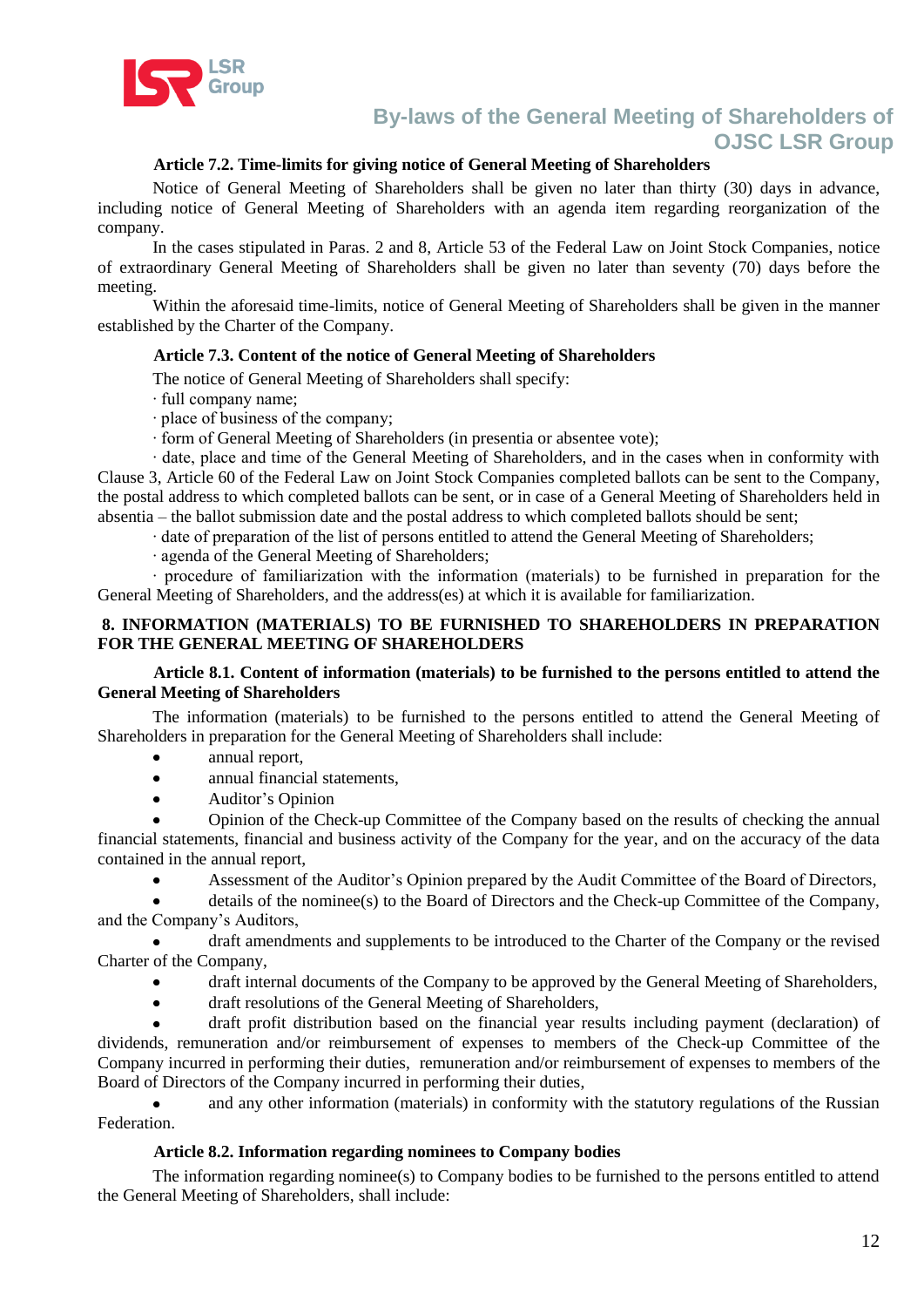

· full name;

· year of birth;

· educational background including skill development (specifying the name of the education institution, completed);

· places of work and positions for the last five years;

· positions held with bodies of other legal entities for the last five years.

#### **Article 8.3. Provision of information (materials) to be furnished to the persons entitled to attend the General Meeting of Shareholders**

Information (materials) stipulated in this paragraph should be available for thirty (30) days before the General Meeting of Shareholders, to the persons entitled to attend the General Meeting of Shareholders, for familiarization in the office of the executive body of the Company and other places whose addresses are specified in the notice of General Meeting of Shareholders. The aforesaid information (materials) should be available to the persons attending the General Meeting of Shareholders during its holding.

The Company is obliged, upon request of any person entitled to attend the General Meeting of Shareholders furnish to such person copies of the aforesaid documents. The fee charged by the Company for furnishing such copies may not exceed their production costs.

### **9. METHODS OF PARTICIPATION OF SHAREHOLDERS AND THEIR PROXIES IN GENERAL MEETING OF SHAREHOLDERS. PROCEDURE FOR EXECUTION OF POWER OF ATTORNEY**

### **Article 9.1. Persons attending the General Meeting of Shareholders**

The General Meeting may be attended by the persons included in the list of persons entitled to attend the General Meeting, their proxies, Company's Registrar/its agent, Company's Auditor/its agent, members of Company's bodies, and also any other persons admitted to the meeting by the Board of Directors.

## **Article 9.2. Right to attend the General Meeting of Shareholders**

1. The right to attend a General Meeting shall be exercised by the shareholder in person or via his/her proxy.

In the event that shares were transferred after the date of preparation of the list of persons entitled to attend the General Meeting of Shareholders, and before the General Meeting Date, the person included in the aforesaid list shall issue to the transferee a power of attorney to attend the meeting or attend the meeting under the power of attorney issued by the share transferee. The above rule shall also apply to each subsequent case of share transfer.

2. The shareholder may attend the meeting in the following manner:

· personally participate in the discussion of agenda items and vote on them at the meeting held in presentia;

· send a proxy for participating in the discussion of agenda items and vote on them at the meeting held in presentia;

· vote in absentia;

· delegate the right to vote in absentia to his/her proxy.

#### **Article 9.3. Transfer of the right to attend the General Meeting of Shareholders**

1. The rights shall be transferred to the shareholder's proxy by means of issuing written authority – a power of attorney.

2. The power of attorney should contain information regarding the principal and the proxy (full name or description, place of residence or registered office, passport details).

3. The power of attorney should be certified by the entity where the principal works or studies, or the housing office at his/her place of residence, or the management of the in-patient health care centre where he/she is treated, or by public notary.

4. The power of attorney from a legal entity is issued under the hand of its CEO or any other person duly authorised by the founding documents, affixed with the seal of the said legal entity or notarized.

5. The shareholder may at any time replace his/her proxy and personally exercise his/her rights granted by the share and terminate the power of attorney. The shareholder may, without terminating the power of attorney, replace his/her proxy and personally exercise the rights granted by the share.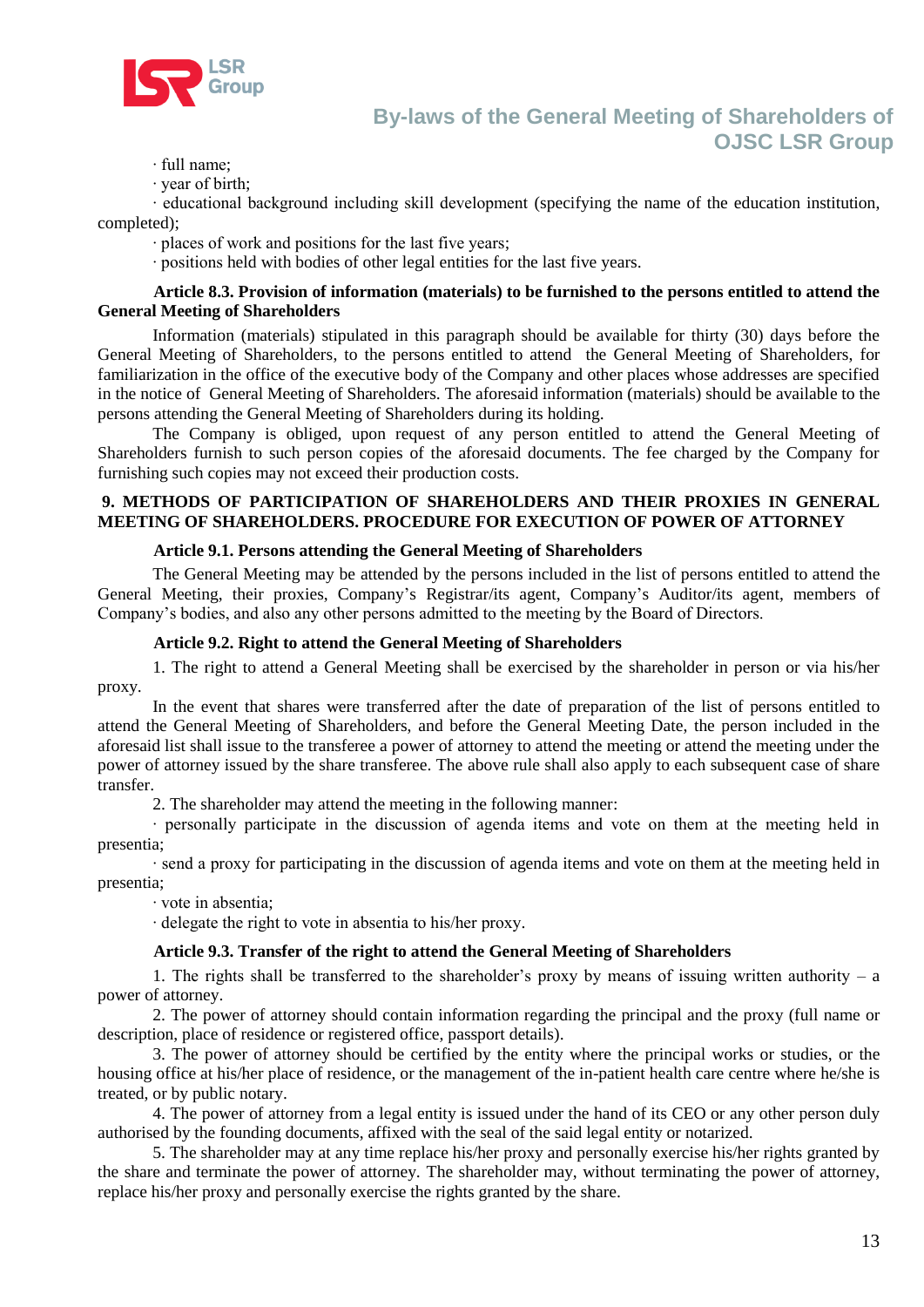

The shareholder entitled to attend the meeting may at any time replace his/her proxy or personally attend the meeting and terminate the power of attorney in the manner established by law provided the consequences of terminating the power of attorney set forth in Para. 2, Article 189 of the RF Civil Code are met. In that case the shareholder should notify the Company of his/her decision to withdraw the power of attorney.

If a proxy's power of attorney was withdrawn in the above stated manner, he/she may not be registered for attending the General Meeting of Shareholders.

6. In the event that a share is co-owned by several persons the rights granted by its virtue at the General Meeting of Shareholders shall be exercised at their discretion by one of the co-owners or their joint agent. The authority of each of the above stated persons should be duly legalised.

### **10. GENERAL MEETING OF SHAREHOLDERS HELD BY ABSENTEE VOTE**

#### **Article 10.1. General Meeting of Shareholders held by absentee vote**

1. Any decision of the General Meeting of Shareholders may be adopted without holding a meeting (without shareholders' simultaneous attendance to discuss agenda items and adopt decisions on the items put to vote) by absentee vote (holding the General Meeting of Shareholders by absentee vote).

The date of General Meeting of Shareholders held by absentee vote is deemed as the ballot submission date.

2. The General Meeting of Shareholders held in absentia may not consider and pass resolutions on:

· election of the Board of Directors of the Company;

· election of the Check-up Committee (Inspector) of the Company;

· Approval of the Auditor of the Company;

· Approval of annual reports, annual financial statements including income statements (profit and loss accounts) of the Company, distribution of the profits and losses of the Company based on the financial year results.

3. A new General Meeting of Shareholders may not be held in absentia in lieu of a General Meeting of Shareholders in presentia that did not take place.

4. Voting on agenda items of the General Meeting of Shareholders held by absentee vote shall take place only if ballots are used.

#### **Article 10.2. List of persons entitled to attend a General Meeting of Shareholders held by absentee vote**

The list of persons entitled to attend the General Meeting of Shareholders shall be prepared on the basis of the data from the registered securities register of the Company, as of the date set forth by the Board of Directors of the Company in accordance with the legislation.

#### **Article 10.3. Notice of General Meeting of Shareholders held by absentee vote**

1. Notice of General Meeting of Shareholders held by absente vote shall be given no later than thirty (30) days in advance, including the notice of General Meeting of Shareholders with an agenda item regarding reorganisation of the Company.

Within the aforesaid time-limits, the notice of General Meeting of Shareholders should be given in the manner established by the Company's Charter.

2. The notice of General Meeting of Shareholders held in absentia shall specify:

· full company name;

· place of business of the company;

- · form of General Meeting of Shareholders (in absentia);
- · date of the General Meeting of Shareholders (ballot submission date);
- · postal address to which completed ballots should be sent;

· date of preparation of the list of persons entitled to attend the General Meeting of Shareholders;

· agenda of the General Meeting of Shareholders;

· procedure of familiarization with the information (materials) to be furnished in preparation for the General Meeting of Shareholders, and the address(es) at which it is available for familiarization.

The notice of General Meeting of Shareholders may contain additional information included in it by the Board of Directors and the initiators of convening an extraordinary General Meeting of Shareholders.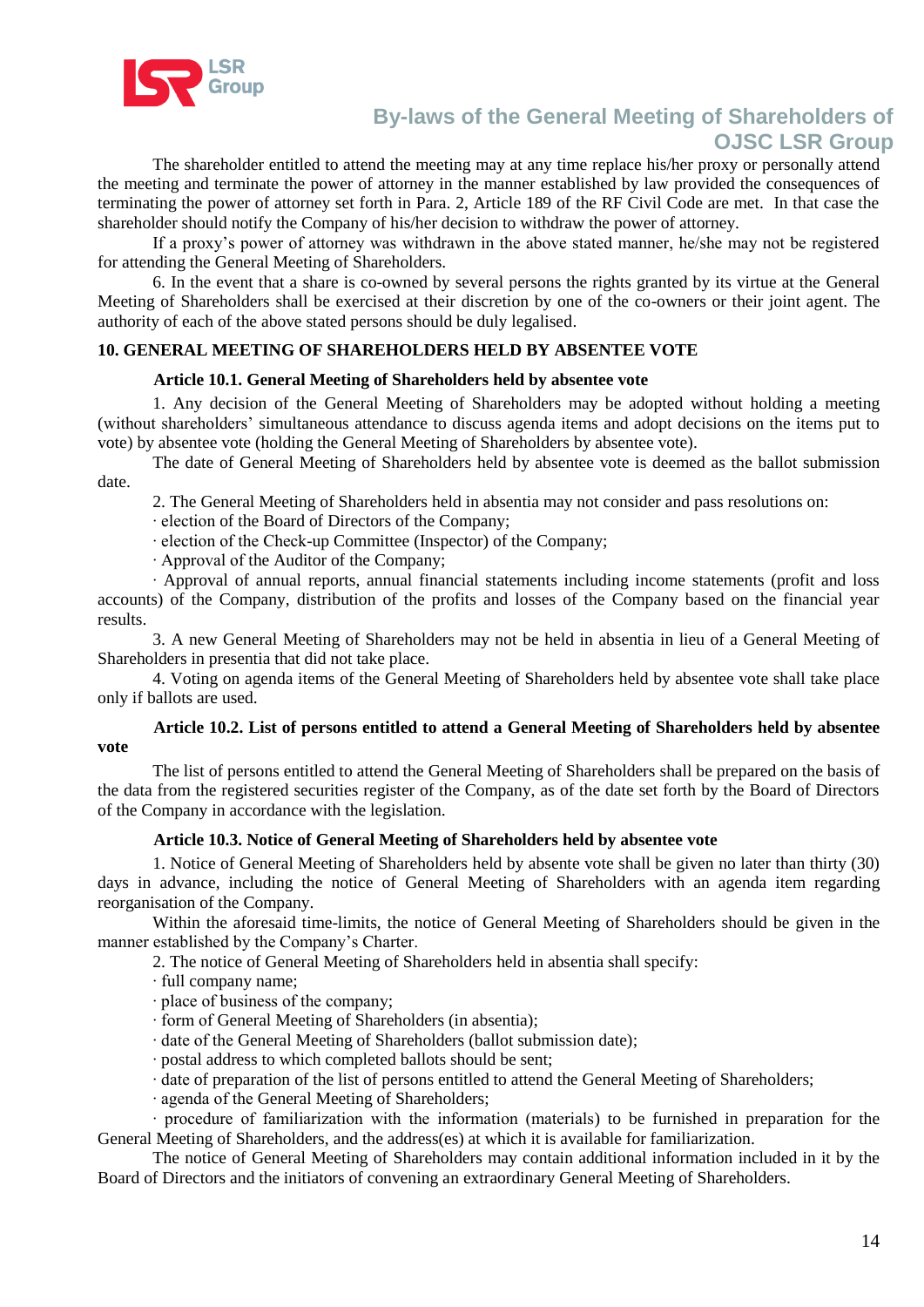

3. For holding a General Meeting of Shareholders in absentia the voting ballot may be circulated or served against receipt to each person specified in the list of persons entitled to attend the General Meeting of Shareholders no later than twenty (20) days before the General Meeting of Shareholders.

Voting ballots shall be sent out in the manner stipulated in the Charter of the Company.

Each person included in the list of persons entitled to attend the General Meeting of Shareholders shall be provided with a copy of the ballot for voting on all items or with a copy of each ballot for voting on different items on the agenda of the General Meeting of Shareholders.

All shareholders holding one share(s) as joint ownership and included in the list of persons entitled to attend the General Meeting of Shareholders shall be provided with a copy of the ballot for voting on all items or with a copy each of two or more ballots for voting on different items.

4. The shareholders in possession of voting shares of the Company granting voting rights only on certain agenda items of the General Meeting of Shareholders, and also any other persons included in the list of persons entitled to attend the General Meeting of Shareholders and acting for the benefit of shareholders in possession of such shares shall be provided with ballots containing voting options only for such agenda items of the General Meeting of Shareholders.

### **Article 10.4. Quorum at a General Meeting of Shareholders held by absentee vote**

1. General Meeting of Shareholders held in absentia shall have a quorum if attended by the shareholders holding an aggregate of more than half of voting shares of the Company.

The shareholders whose ballots were received before the ballot submission date shall be deemed as attending the General Meeting of Shareholders held in absentia.

If the agenda of a General Meeting of Shareholders includes items to be voted by a different composition of voters, the quorum for taking a decision on such items shall be determined separately. However, the absence of a quorum for making a decision on items voted by one composition of participants shall not prevent the taking of decisions on the items voted by a different composition of participants where a quorum is present.

2. In the absence of a quorum for holding an extraordinary General Meeting of Shareholders a repeated General Meeting of Shareholders may be held with the same agenda.

The repeated General Meeting of Shareholders shall be valid (have a quorum) if attended by the shareholders holding an aggregate of at least thirty (30) percent of voting shares of the Company.

Notice of a repeated General Meeting of Shareholders shall be given in conformity with the provisions of Article 52 of the Federal Law on Joint Stock Companies.

However, provisions of Para. 2, Clause 1, Article 52 of the Federal Law on Joint Stock Companies shall not apply.

3. For holding a repeated General Meeting of Shareholders less than forty (40) days after the General Meeting of Shareholders not held, the persons entitled to attend the General Meeting of Shareholders shall be determined in conformity with the list of persons entitled to attend the General Meeting of Shareholders not held.

## **11. WORKING BODIES OF THE GENERAL MEETING OF SHAREHOLDERS**

#### **Article 11.1. Main provisions on the working bodies of the General Meeting of Shareholders**

1. The working bodies of the General Meeting of Shareholders are as follows:

· Chairperson;

· Secretary;

· Counting Commission.

2. If the Registrar was not invited or did not proceed to perform the Counting Commission's functions, a counting commission shall be constituted in accordance with the existing legislation.

If the Company has one hundred (100) or less shareholders and a counting commission was not established, the functions of the counting commission shall be performed by the Chairperson of the Meeting.

#### **Article 11.2. Chairperson of the General Meeting of Shareholders**

1. General Meeting of Shareholders shall be chaired by a natural person approved by the Board of Directors.

2. The Chairperson of the Meeting shall formally declare the meeting open and adjourned. Upon discussion of all agenda items he/she shall declare a vote on them, conduct the meeting, control adherence to the time-limits and rules of the meeting, properly instruct and task the Counting Commission, give instructions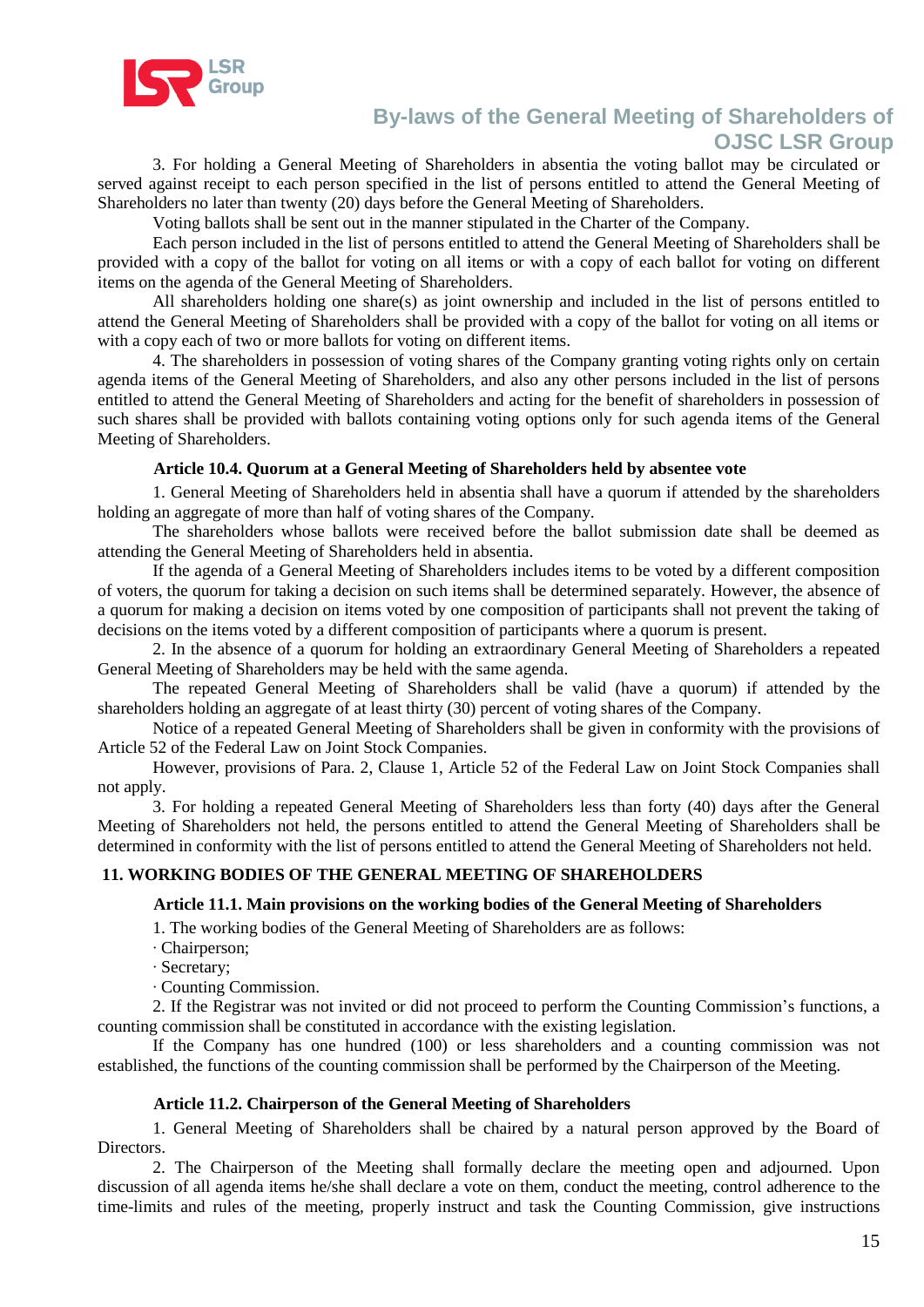

regarding the circulation of meeting documents, take measures to maintain or re-establish order at the General Meeting of Shareholders, in the event that a speaker violates the meeting procedure the Chairperson shall take the floor away from him/her, announce the start and end of breaks in the meeting proceedings and sign the minutes of the General Meeting of Shareholders.

3. The Chairperson of the Meeting may instruct another person to conduct the meeting, while remaining Chairperson of the Meeting.

#### **Article 11.3. Secretary of the General Meeting of Shareholders**

1. The Secretary of the Meeting (hereinafter – "Secretary") shall be a natural person approved by the Board of Directors.

2. The Secretary shall keep, prepare and sign the minutes of the Meeting of Shareholders.

#### **Article 11.4. Counting Commission**

1. The Counting Commission with regard to the performance of its duties shall be an independent standing working body of the meeting.

2. The information received by the persons performing the functions of counting commission in the course of processing the voting results (counting of the votes and completion of a summary) shall be confidential.

3. The Counting Commission shall perform the following functions:

· prepare the list of shareholders entitled to buy out the Company shares they hold in the cases provided for in the Federal Law on Joint Stock Companies»;

· check the authority and register the persons attending the General Meeting, and keep registration records;

· keep record of powers of attorney (their entitlement) and any other documents pursuant to which a meeting participant acts on behalf of a person included in the list of persons entitled to attend the General Meeting of Shareholders;

· serve and circulate ballots for voting at the General Meeting;

· distribute ballots for voting at the General Meeting to the registered participants of the meeting;

· determine the quorum of the General Meeting of Shareholders on each item put to vote;

· clarify any matters relating to the exercise by meeting participants of their voting right at the General Meeting;

· articulate the procedure for voting on the items put to vote;

- · ensure the established voting procedure and shareholders' entitlement to vote;
- · determine the number of voting shares held by the shareholder as of the time of vote;
- · count the votes and summarise the voting results;
- · prepare voting results summary;
- · prepare a voting results report;

· file the documents of the General Meeting of Shareholders, including the voting ballots and powers of attorney (their copies) and any other documents pursuant to which meeting participants act on behalf of persons entitled to attend the General Meeting of Shareholders (their copies);

· perform such other functions as stipulated in the Charter and internal documents of the Company.

# **12. REGISTRATION OF PARTICIPANTS OF THE MEETING OF SHAREHOLDERS**

#### **Article 12.1. Participants of the General Meeting of Shareholders**

1. The shareholders registered for participation in the General Meeting and the shareholders whose ballots were received no later than two (2) days after the date of the General Meeting of Shareholders shall be deemed attendees of the General Meeting held in presentia.

2. The shareholders whose ballots were received no later than the ballot submission date shall be deemed attendees of the General Meeting held by absentee vote.

#### **Article 12.2. Registration of participants of the General Meeting of Shareholders**

1. The Counting Commission shall verify the authority and register the persons attending the General Meeting of Shareholders.

2. The venue for registration shall be the same as for the Meeting.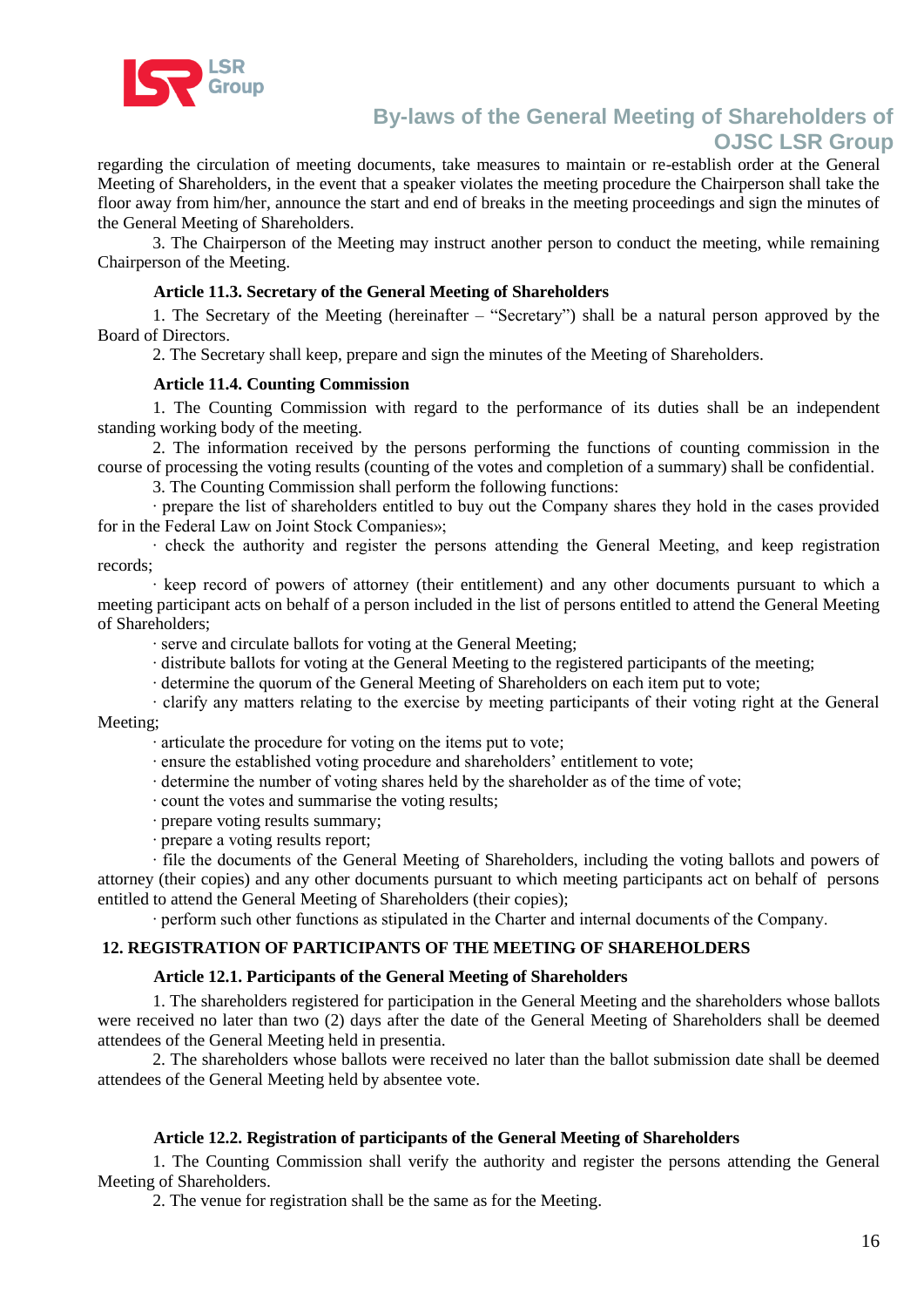

### **Article 12.3. Procedure for registration of participants of the General Meeting of Shareholders**

1. For registration the Counting Commission shall keep a meeting participants' register.

The Counting Commission at its own initiative may keep other registration forms and logs.

2. Registration shall start no later than one (1) hour before the Meeting time.

3. The following documents shall be presented by meeting participants for registration:

· shareholder (natural person) — ID card;

· proxy of shareholder (natural person) — power of attorney issued by the shareholder and the proxy's ID

card;

· proxy of shareholder (legal entity) — power of attorney issued by the legal entity and the proxy's ID card;

· CEO of legal entity that is a shareholder in the Company — document confirming his/her position in conformity with the existing legislation and an ID card;

The Counting Commission shall certify the identity of the meeting participant pursuant to the list of persons entitled to attend the General Meeting of Shareholders.

The Counting Commission shall circulate voting ballots to the meeting participant against receipt.

The Counting Commission shall complete the meeting participants' registers.

Powers of attorney and any other documents attesting the participant's right to act on behalf of the shareholder shall be handed in to the Company's offices at registration.

4. Registration of persons entitled to attend the General Meeting of Shareholders shall not end once the Meeting starts. The persons entitled to attend the General Meeting of Shareholders may get registered while the Meeting lasts.

Upon completion of discussion on the last item on the agenda of the General Meeting where a quorum is present, the registration shall end.

5. The Counting Commission shall prepare the records of meeting participants' registration specifying:

· full company name;

· registered company office;

· type of meeting (annual, extraordinary);

· form of meeting;

· date of General Meeting of Shareholders (ballot submission date for voting at a General Meeting of Shareholders held in absentia);

· time of General Meeting of Shareholders;

· starting time for registration of meeting participants;

· place of General Meeting of Shareholders (place of summarising the results of General Meeting of Shareholders held in absentia);

· Company's voting shares considered for determining the quorum on an item put to vote;

· quorum on each item put to vote;

· date of records prepared.

The records shall be signed by the members of the Counting Commission of the Company.

6. The Counting Commission shall report to Meeting participants regarding the quorum present on each agenda item of the General Meeting of Shareholders.

#### **13. QUORUM AT THE GENERAL MEETING OF SHAREHOLDERS. REPEATED CONVENING OF GENERAL MEETING OF SHAREHOLDERS**

#### **Article 13.1. Determination of a quorum at the General Meeting of Shareholders**

1. The General Meeting of Shareholders shall be valid (shall have a quorum) if attended by the shareholders holding an aggregate of half the votes of the placed voting shares of the Company.

2. If the agenda of a General Meeting of Shareholders includes items to be voted by a different composition of voters, the quorum for taking a decision on such items shall be determined separately. However, the absence of a quorum for making a decision on items voted by one composition of participants shall not prevent the taking of decisions on the items voted by a different composition of participants where a quorum is present. If at the time the Meeting started there was no quorum on certain agenda items of the General Meeting of Shareholders but it was reached in the course of Meeting proceedings (the holders of the necessary number of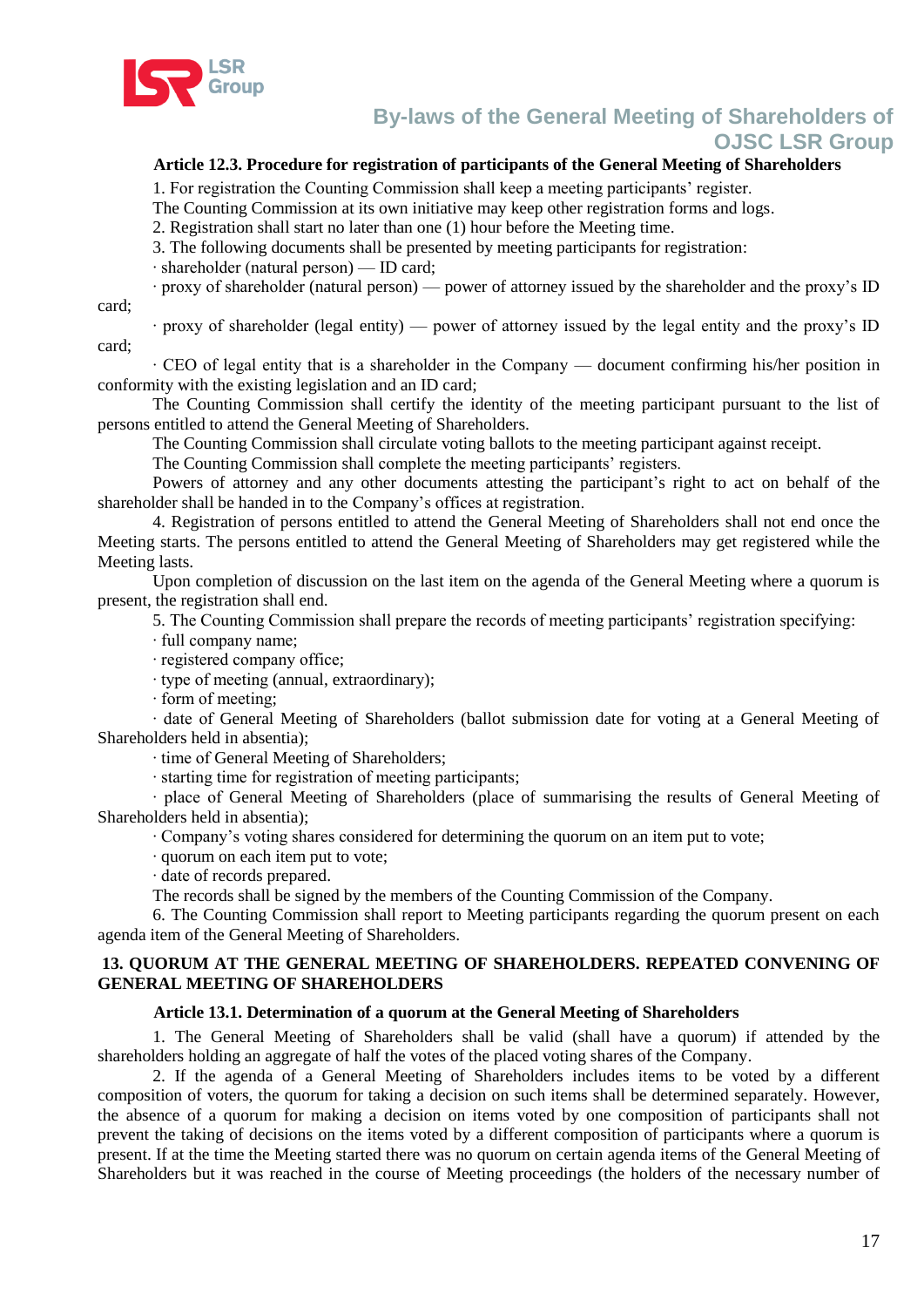

shares entitling them to the right to vote on such agenda items, got registered), the Counting Commission shall inform the General Meeting to the effect, and the latter shall have the right to pass resolutions on such items.

#### **Article 13.2. Repeated convening of General Meeting of Shareholders**

1. If a quorum to hold an Annual General Meeting of Shareholders is not present, a repeated General Meeting of Shareholders shall be held with the same agenda. If a quorum to hold an extraordinary General Meeting of Shareholders is not present, a repeated General Meeting of Shareholders shall be held with the same agenda.

2. A repeated General Meeting of Shareholders shall be valid (shall have a quorum) if attended by the shareholders holding an aggregate of at least thirty (30) percent of the votes provided by placed voting shares of the Company.

Notice of a repeated General Meeting of Shareholders shall be given in conformity with the provisions of Article 52 of the Federal Law on Joint Stock Companies. However the provisions of Para. 2, Clause 1, Article 52 of the above law shall not apply. Voting ballots for holding a repeated General Meeting of Shareholders shall be served or circulated in conformity with the provisions of Article 60 of the Federal Law on Joint Stock Companies.

3. For holding a repeated General Meeting of Shareholders less than forty (40) days after the General Meeting of Shareholders not held, the persons entitled to attend the General Meeting of Shareholders shall be determined in conformity with the list of persons entitled to attend the General Meeting of Shareholders not held.

## **14. WORKING PROCEDURE OF GENERAL MEETING OF SHAREHOLDERS HELD IN PRESENTIA**

#### **Article 14.1. Time and place of General Meeting of Shareholders**

1. No General Meeting of Shareholders may be held in a place and at a time creating significant obstacles for a majority of shareholders to attend the meeting, or making such attendance impossible.

No Meeting may be held at night time (from 10 PM to 6 AM local time).

No Meeting may be held outside of population centres.

2. In the event that the Charter specifies a particular address (list of addresses) at which the General Meeting of Shareholders is to be held, the General Meeting of Shareholders may be held only at such address(s) unless it entails a breach in the rule stipulated in Clause 1 hereof.

3. The General Meeting of Shareholders shall be held in a room with adequate capacity to accommodate the number of shareholders registered to attend previous meetings.

No Meeting may be held at manufacturing sites or any other premises rendering its normal work impossible.

#### **Article 14.2. Working procedure of General Meeting of Shareholders**

1. The Meeting shall be conducted without interruptions.

2. Questions for speakers and requests for word shall only be made in writing. Notes with questions and statements shall be passed over to the Meeting Secretary or, in his/her absence, to the Counting Commission.

3. In the event that a Meeting is held continuously for two (2) hours, it may adjourn for no more than fifteen (15) minutes and no more than thirty (30) minutes.

In the event that a Meeting is held continuously for four (4) hours, it may adjourn for no more than forty (40) minutes and no more than two (2) hours.

No Meeting may continue after 10 PM local time.

In the event it is impossible to complete a meeting within one day, it may adjourn until next day but not earlier than 9 AM local time.

Longer adjournments shall not be allowed.

### **15. VOTING AT A GENERAL MEETING OF SHAREHOLDERS. VOTING BALLOTS**

#### **Article 15.1. Voting at a General Meeting of Shareholders**

1. Voting at a General Meeting of Shareholders shall be based on the principle of "one voting share – one vote," and for cumulative voting – "one voting share – equal number of votes."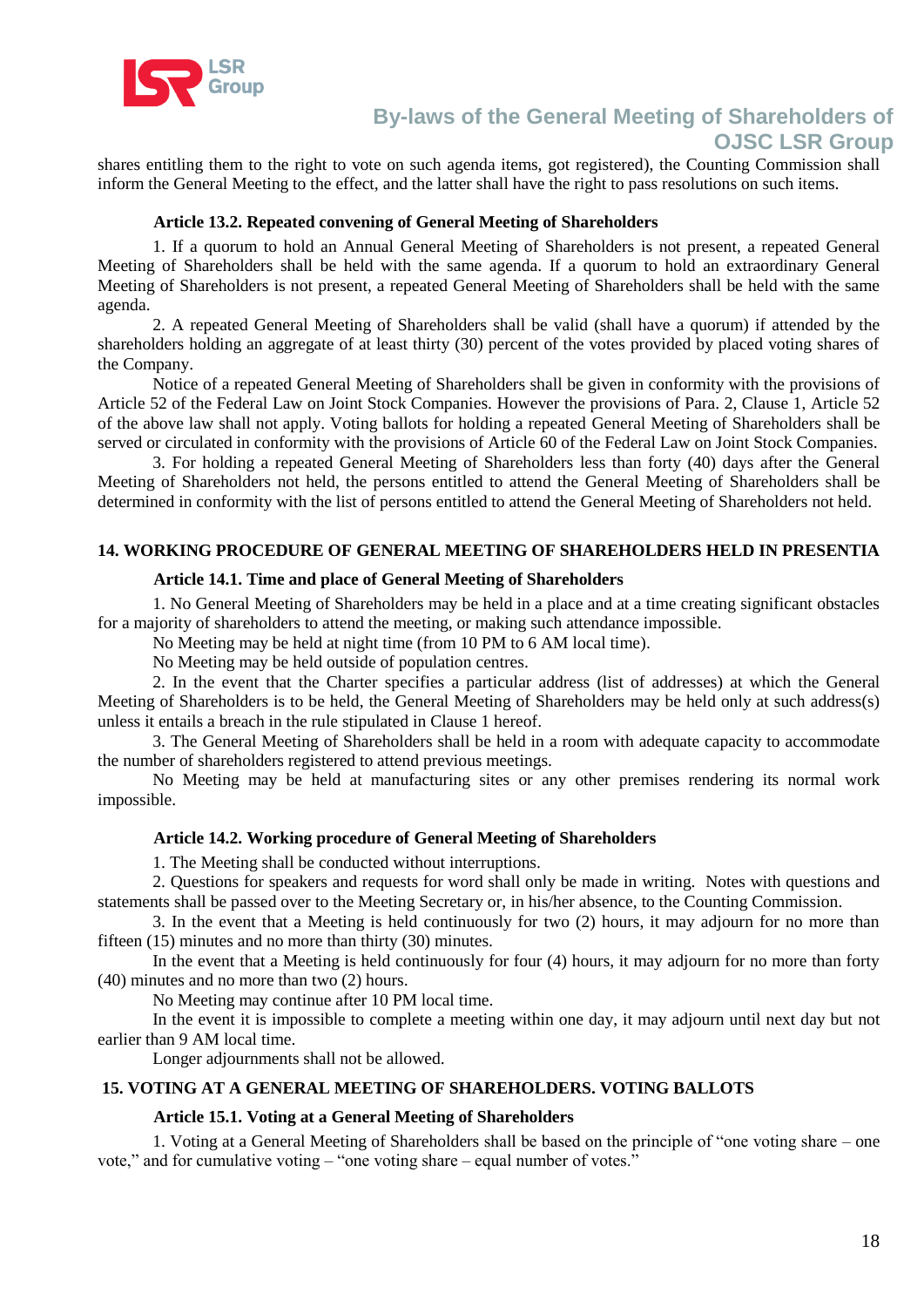

2. No splitting of Meeting participant's votes shall be allowed i.e. if he/she has more than one voting share he/she may not use a part of share to vote in favour and the other part to vote opposed or abstained on the item concerned.

3. The vote count at a General Meeting of Shareholders on an item put to vote where the voting right is held by shareholders holding ordinary and preferred shares of the Company, shall be carried out for all voting shares jointly save for the cases provided for in the Federal Law on Joint Stock Companies.

#### **Article 15.2. Voting ballots**

1. For voting at the General Meeting of Shareholders on items put to vote including items relating to the conduct of General Meeting of Shareholders voting ballots shall be used.

2. The voting ballot shall be served against receipt to each person included in the list of persons entitled to attend the General Meeting of Shareholders (his/her proxy) registered for attending the General Meeting of Shareholders save for the cases provided for in the second paragraph of this clause.

For holding the General Meeting of Shareholders, the ballot shall be circulated or served against receipt to each person specified in the list of persons entitled to attend the General Meeting of Shareholders no later than twenty (20) days before the General Meeting of Shareholders.

3. The voting ballot form and text should be approved by the Board of Directors.

Multiple voting ballots may be used.

A voting ballot may include one or several items put to vote.

For holding a General Meeting of Shareholders in presentia for discussing agenda items and taking decisions on items put to vote, with voting ballots circulated/served to the shareholders prior to the General Meeting of Shareholders, the voting ballot forms issued to shareholders at their registration for attending the Meeting may differ from the voting ballot forms circulated/served to the shareholders prior to the General Meeting of Shareholders.

#### **Article 15.3. Ballot content requirements**

1. For holding a General Meeting of Shareholders in presentia without voting ballots circulated/served to the shareholders prior to the General Meeting of Shareholders the voting ballot shall specify:

- **·** full company name;
- · registered office of the company;
- · form of General Meeting of Shareholders;
- · date, place and time of General Meeting of Shareholders;
- · item put to vote;
- · wordings of resolutions on the item put to vote for voting with the ballot;

· voting options for each proposed resolution on the item put to vote using wordings such as "in favour," "opposed" or "abstained:"

· mention of the fact that the voting ballot should be signed by the shareholder.

2. For holding a General Meeting of Shareholders in presentia with voting ballots circulated/served to the shareholders prior to the General Meeting of Shareholders the voting ballot shall specify:

**·** full company name;

· registered office of the company;

· form of General Meeting of Shareholders;

· date, place and time of General Meeting of Shareholders;

· submission date for voting ballots circulated/served to the shareholders prior to the General Meeting of Shareholders;

· postal address to which completed voting ballots may be sent/personally handed in at the Company's offices);

· item put to vote;

· wordings of resolutions on the item put to vote for voting with the ballot;

· voting options for each proposed resolution on the item put to vote using wordings such as "in favour," "opposed" or "abstained;"

· mention of the fact that the voting ballot should be signed by the shareholder.

3. For holding a General Meeting of Shareholders by absentee vote the voting ballot shall specify: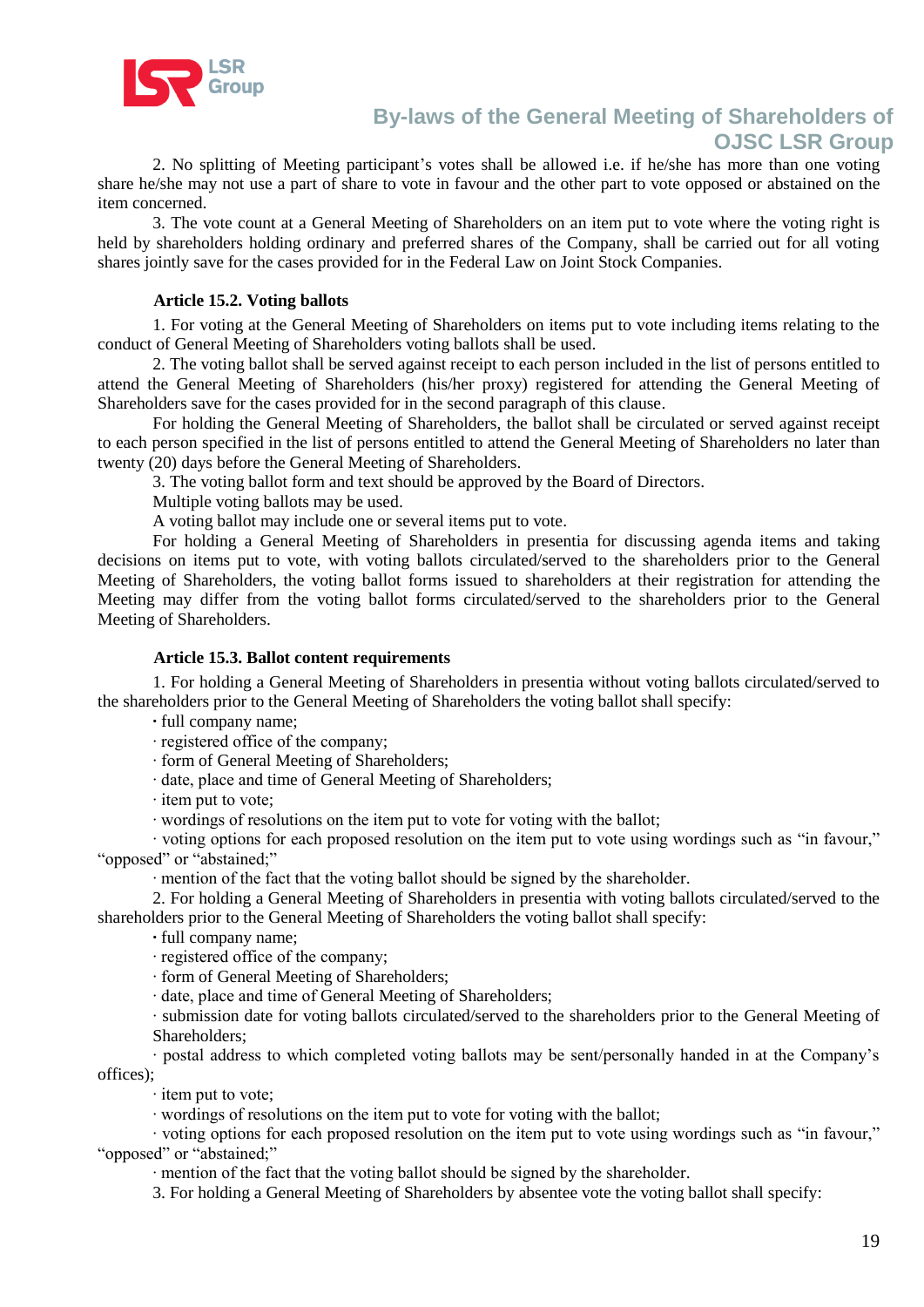

**·** full company name;

· registered office of the company;

· form of General Meeting of Shareholders (absentee vote);

· date of General Meeting of Shareholders (ballot submission date);

· date, place and time of General Meeting of Shareholders;

· postal address to which completed voting ballots may be sent/handed in at the Company's offices);

· item put to vote;

· wordings of resolutions on the item put to vote for voting with the ballot;

· voting options for each proposed resolution on the item put to vote using wordings such as "in favour," "opposed" or "abstained;"

· mention of the fact that the voting ballot should be signed by the shareholder.

4. The voting ballot may specify additional data determined by the Board of Directors for approving the voting ballot form and text.

#### **Article 15.4. Cumulative voting ballot requirements**

For cumulative voting in electing the Board of Directors the voting ballot shall contain a reference to the aforesaid fact and details of the cumulative vote procedure.

The cumulative voting ballot shall contain voting options as follows: "in favour," "against all nominees" or "abstained on all nominees;"

When voting "in favour" the Meeting participant may cast all votes that he/she holds for one nominee or distribute them between two or more nominees.

For cumulative voting a ballot shall be deemed invalid wherein the Meeting participant distributed between nominees more votes than he/she holds at the time of voting.

#### **Article 15.5. Signed proxy ballots**

In the event that a voting ballot is submitted to the Company prior to holding a General Meeting of Shareholders in presentia and for holding a Meeting by absentee vote the ballot signed by the proxy of a person included in the list of persons entitled to attend the General Meeting of Shareholders and acting pursuant to a power of attorney shall be accompanied with a power of attorney (notarized copy) or any other document (notarised copy), certifying the proxy's right to act on behalf of the shareholder.

If the power of attorney was delegated, then along with it (its notarized copy) the power of attorney (or its notarized copy) pursuant to which it was issued shall be submitted.

The power of attorney shall be executed in accordance with the provisions of Clauses 4 and 5, Article 185 of the RF Civil Code or should be notarised.

If the requirements stipulated in this article are not met, the voting ballot signed by the proxy acting pursuant to a power of attorney shall be disregarded (deemed invalid).

#### **Article 15.6. Voting procedure**

1. A Meeting participant may vote at any time after meeting registration commences.

A Meeting participant may formulate and express his/her opinion regarding items put to vote both taking part in the discussion or without it. Taking part in the discussion of agenda items is the shareholder's right but not a duty.

2. Ballots shall be completed by Meeting participants without using voting booths.

To expedite the summarisation of voting results it is allowed to use separate boxes for ballots with voting options "in favour," "opposed" or "abstained."

3. Only one possible voting option should be left the voting ballots for each item. The ballots completed in breach of this requirement shall be deemed invalid and the votes they contain shall be disregarded.

#### **Article 15.7. Voting ballot storage**

The Company shall keep all the voting ballots that took part in the vote.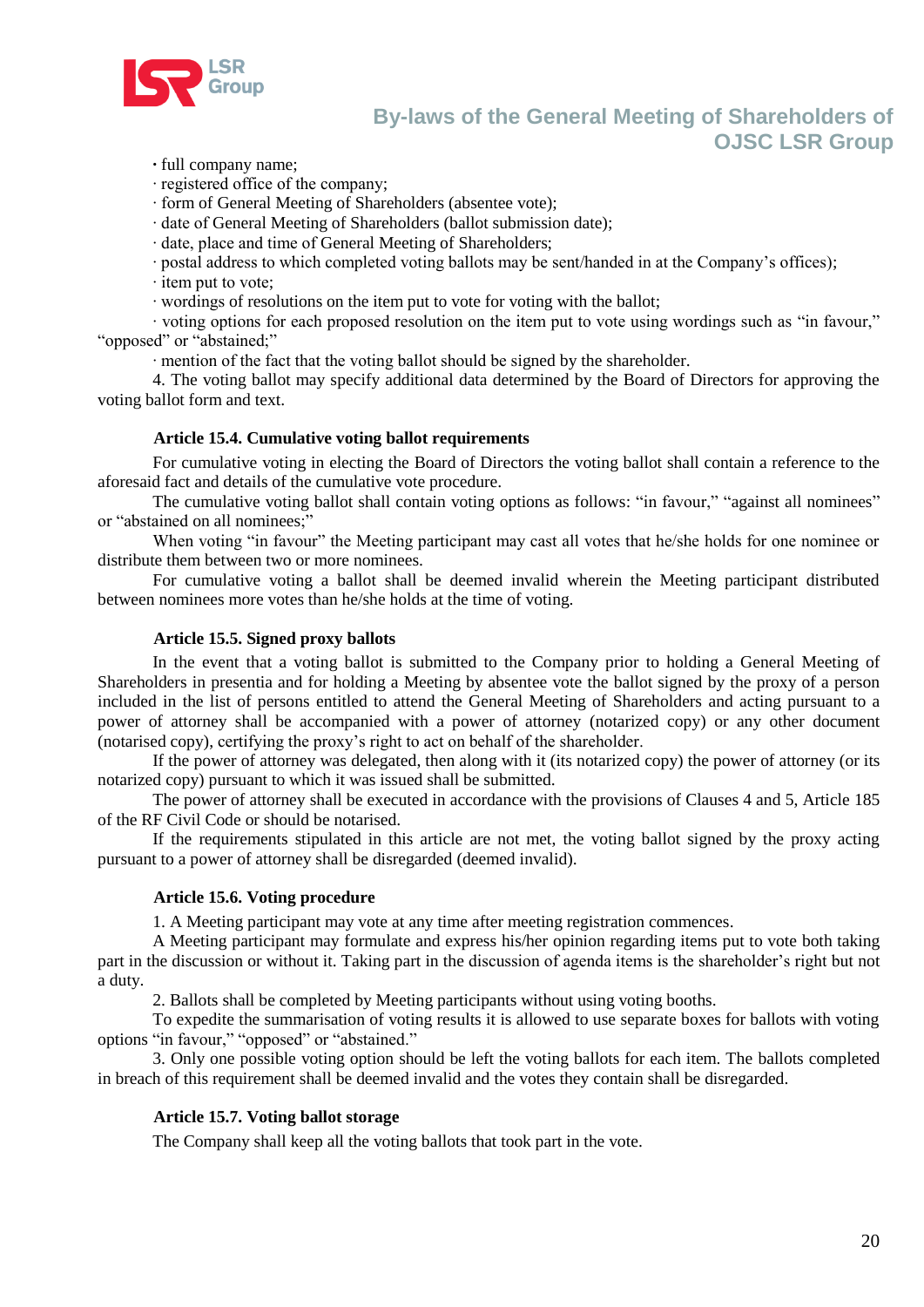

### **16. VOTING RESULTS SUMMARY AND REPORT OF THE GENERAL MEETING OF SHAREHOLDERS**

### **Article 16.1. Summarisation of voting results**

1. The results of voting on items put to vote shall be summarised by the Counting Commission.

The resolution of the General Meeting of Shareholders shall not be deemed approved and may not be disclosed before summarising the results of voting on all agenda items.

2. If the agenda of a General Meeting of Shareholders includes items relating to the election of several Company bodies at a time, the results of voting on such items, regardless of the order of their consideration, shall be summarized in the following order:

1) election of the Board of Directors of the Company;

2) election of the Check-up Committee of the Company.

3. The election to a body of the Company shall be deemed to have taken place if the number of members elected to the Company body concerned is not less than the number of members of the body stipulated by the Charter of the Company as a quorum for holding a meeting of such body of the Company.

4. To exercise the shareholder's right to demand the Company buy out shares held by him/her, the ballot where the voting option "opposed" is left shall be deemed cast against the item put to vote. An "abstained" ballot and a ballot deemed invalid shall not entitle the shareholder to demand the Company buy out shares held by him/her.

#### **Article 16.2. Voting results summary of the General Meeting of Shareholders**

1. Based on the voting results, the Counting Commission shall prepare a voting results summary of the General Meeting of Shareholders to reflect the results of voting on each agenda item set to vote.

2. The voting results summary the shall specify:

**·** full company name;

· registered office of the company;

**·** type of meeting (annual or extraordinary);

· form of General Meeting of Shareholders (in presentia or by absentee vote);

· date of General Meeting of Shareholders (ballot submission date for voting at a General Meeting of Shareholders held by absentee vote);

· starting and ending time for registering the persons entitled to attend the General Meeting of Shareholders held in presentia;

· opening and closing time of the General Meeting of Shareholders held in presentia, and is the decisions passed by the General Meeting of Shareholders and the voting results thereof were announced at the General Meeting of Shareholders, also the starting time for counting votes;

· venue of the General Meeting of Shareholders held in presentia (address at which the meeting was held);

· agenda of the General Meeting of Shareholders;

· wording of each item put to vote and options of resolution on each item;

· number of votes held by the persons included in the list of persons entitled to attend the General Meeting of Shareholders, for each agenda item of the General Meeting of Shareholders;

· number of votes held by the persons included attending the General Meeting of Shareholders, for each agenda item of the General Meeting of Shareholders specifying the availability of a quorum for each item;

· number of votes cast on each voting option "in favour," "opposed" or "abstained" (the absolute number of votes and the percentage of the total number of voting shares granting the right to vote on the item concerned and held by the persons attending the General Meeting of Shareholders) for each agenda item of the General Meeting of Shareholders wherever there was a quorum;

number of votes cast on each agenda item of the General Meeting of Shareholders put to vote, which were not counted since the ballots (including in respect of voting on relevant matters) were deemed invalid;

· wording of the resolution passed on the item put to vote;

· date of summary prepared;

· names of members of the Counting Commission, and if the responsibilities of the Counting Commission were performed by the Registrar – the full company name, Registrar's registered office and names of the persons authorised by the same.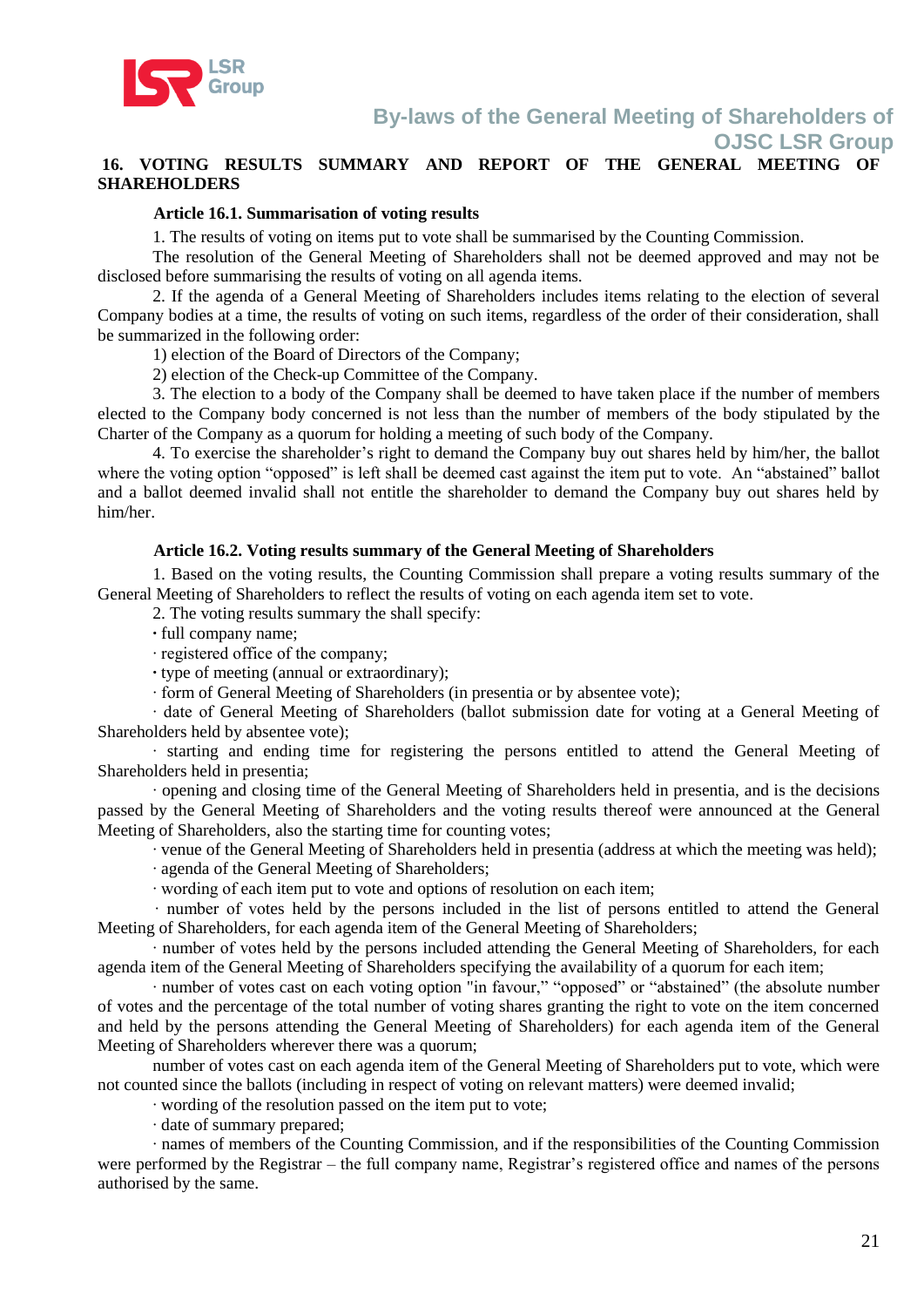

3. The voting results summary shall be prepared in duplicate, and if necessary in more copies. Each copy shall be signed by members of the Counting Commission of the Company.

4. The voting results summary shall be prepared no later than three (3) business days after the adjournment of the General Meeting of Shareholders, or the ballot submission date for General Meeting of Shareholders held in absentia.

Upon preparing the voting results summary and signing the minutes of the General Meeting of Shareholders the voting ballots shall be placed under seals by the Counting Commission and deposited for custody in the records.

5. The voting results summary shall be annexed to the minutes of the General Meeting of Shareholders.

6. Voting results summary shall not be approved by a special resolution of the General Meeting of Shareholders. The resolution of the General Meeting of Shareholders Рon the item put to vote shall be deemed passed (not passed) once the voting results summary is prepared.

7. The resolution passed by the General Meeting of Shareholders and the voting results shall be declared at the General Meeting of Shareholders during which the vote was taken, or brought to the attention, no later than ten (10) days after the preparation of the voting results summary in the form of voting results summary, of the persons included in the list of persons entitled to attend the General Meeting of Shareholders in the manner stipulated for notice of General Meeting of Shareholders.

8. The voting results summary shall be accompanied with written complaints and applications received by the Counting Commission.

#### **Article 16.3. Voting results report of the General Meeting of Shareholders**

1. For the General Meeting of Shareholders held in absentia in addition to the voting results summary a voting results report shall be prepared that, no later than ten (10) days after the preparation of the voting results summary, shall be brought to the attention of the persons included in the list of persons entitled to attend the General Meeting of Shareholders in the manner stipulated for notice of General Meeting of Shareholders in the Charter of the Company.

For the General Meeting of Shareholders held in presentia without circulating/serving voting ballots prior to the General Meeting of Shareholders, and for the General Meeting of Shareholders held in presentia with voting ballots circulated/served prior to the General Meeting of Shareholders, the resolutions passed by the General Meeting of Shareholders and the voting results shall be declared at the General Meeting of Shareholders during which the vote was taken, or, no later than ten (10) days after the preparation of the voting results summary, shall be brought to the attention of the persons included in the list of persons entitled to attend the General Meeting of Shareholders in the manner stipulated for notice of General Meeting of Shareholders in the Charter of the Company.

2. The voting results report shall specify:

**·** full company name;

· registered office of the company;

**·** type of meeting (annual or extraordinary);

· form of General Meeting of Shareholders (in presentia or by absentee vote);

· date of General Meeting of Shareholders (ballot submission date for voting at a General Meeting of Shareholders held by absentee vote);

· venue of the General Meeting of Shareholders held in presentia (address at which the meeting was held);

· agenda of the General Meeting of Shareholders;

· wording of each item put to vote and options of resolution on each item;

· number of votes held by the persons included in the list of persons entitled to attend the General Meeting of Shareholders, for each agenda item of the General Meeting of Shareholders;

number of votes held by the persons included attending the General Meeting of Shareholders, for each agenda item of the General Meeting of Shareholders specifying the availability of a quorum for each item;

· number of votes cast on each voting option "in favour," "opposed" or "abstained" (the absolute number of votes and the percentage of the total number of voting shares granting the right to vote on the item concerned and held by the persons attending the General Meeting of Shareholders) for each agenda item of the General Meeting of Shareholders wherever there was a quorum;

· wording of the resolution passed on the item put to vote;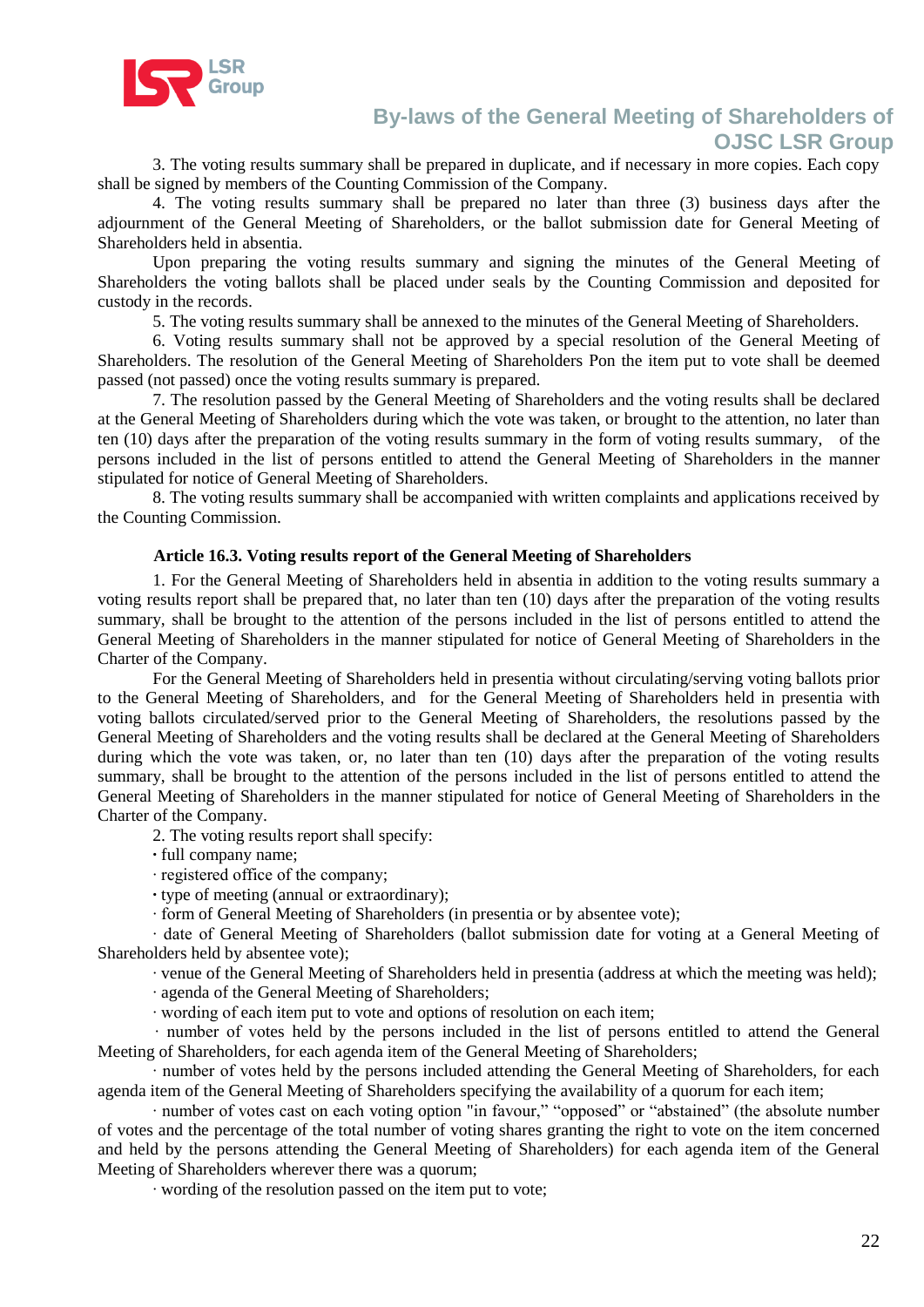

· names of members of the Counting Commission, and if the responsibilities of the Counting Commission were performed by the Registrar – the full company name, Registrar's registered office and names of the persons authorised by the same.

· names of the Chairperson and the Secretary of the General Meeting of Shareholders.

### **17. MINUTES OF THE GENERAL MEETING OF SHAREHOLDERS**

#### **Article 17.1. Preparation of the minutes of the General Meeting of Shareholders**

1. The minutes of the General Meeting of Shareholders shall be prepared no later than three (3) business days after the adjournment of the General Meeting of Shareholders.

For the General Meeting of Shareholders held in absentia the minutes of the General Meeting of Shareholders based on the results of vote in absentia shall be prepared no later than three (3) business days after the ballot submission date for absentee vote.

2. The minutes of the General Meeting of Shareholders shall specify:

**·** full company name;

· registered office of the company;

**·** type of meeting (annual or extraordinary);

· form of General Meeting of Shareholders (in presentia or by absentee vote);

· date of General Meeting of Shareholders (ballot submission date for voting at a General Meeting of Shareholders held by absentee vote);

· starting and ending time for registering the persons entitled to attend the General Meeting of Shareholders held in presentia;

· opening and closing time of the General Meeting of Shareholders held in presentia, and is the decisions passed by the General Meeting of Shareholders and the voting results thereof were announced at the General Meeting of Shareholders, also the starting time for counting votes;

· venue of the General Meeting of Shareholders held in presentia (address at which the meeting was held);

· postal address to which completed voting ballots were sent for holding General Meeting of Shareholders by absentee vote, and also for holding General Meeting of Shareholders in presentia if voting on items included in the agenda of the General Meeting of Shareholders could be taken by means of sending completed ballots to the Company;

· agenda of the General Meeting of Shareholders;

· items put to vote;

· wording of each item put to vote and options of resolution on each item;

· number of votes held by the persons included in the list of persons entitled to attend the General Meeting of Shareholders, for each agenda item of the General Meeting of Shareholders;

· number of votes held by the persons included attending the General Meeting of Shareholders, for each agenda item of the General Meeting of Shareholders specifying the availability of a quorum for each item;

· wording of each item put to vote and its resolution options;

· number of votes cast on each voting option "in favour," "opposed" or "abstained" (the absolute number of votes and the percentage of the total number of voting shares granting the right to vote on the item concerned and held by the persons attending the General Meeting of Shareholders) for each agenda item of the General Meeting of Shareholders wherever there was a quorum;

· wording of the resolution passed on the item put to vote;

· Chairperson and Secretary of the General Meeting of Shareholders;

· date of minutes prepared.

The minutes of the General Meeting of Shareholders of the Company shall contain the key statements from addresses.

3. The minutes of the General Meeting of Shareholders shall be accompanied with the voting results summary of the General Meeting of Shareholders.

4. The minutes of the General Meeting of Shareholders shall be prepared in duplicate. Both copies shall be signed by the Chairperson of the General Meeting of Shareholders and the Secretary of the General Meeting of Shareholders.